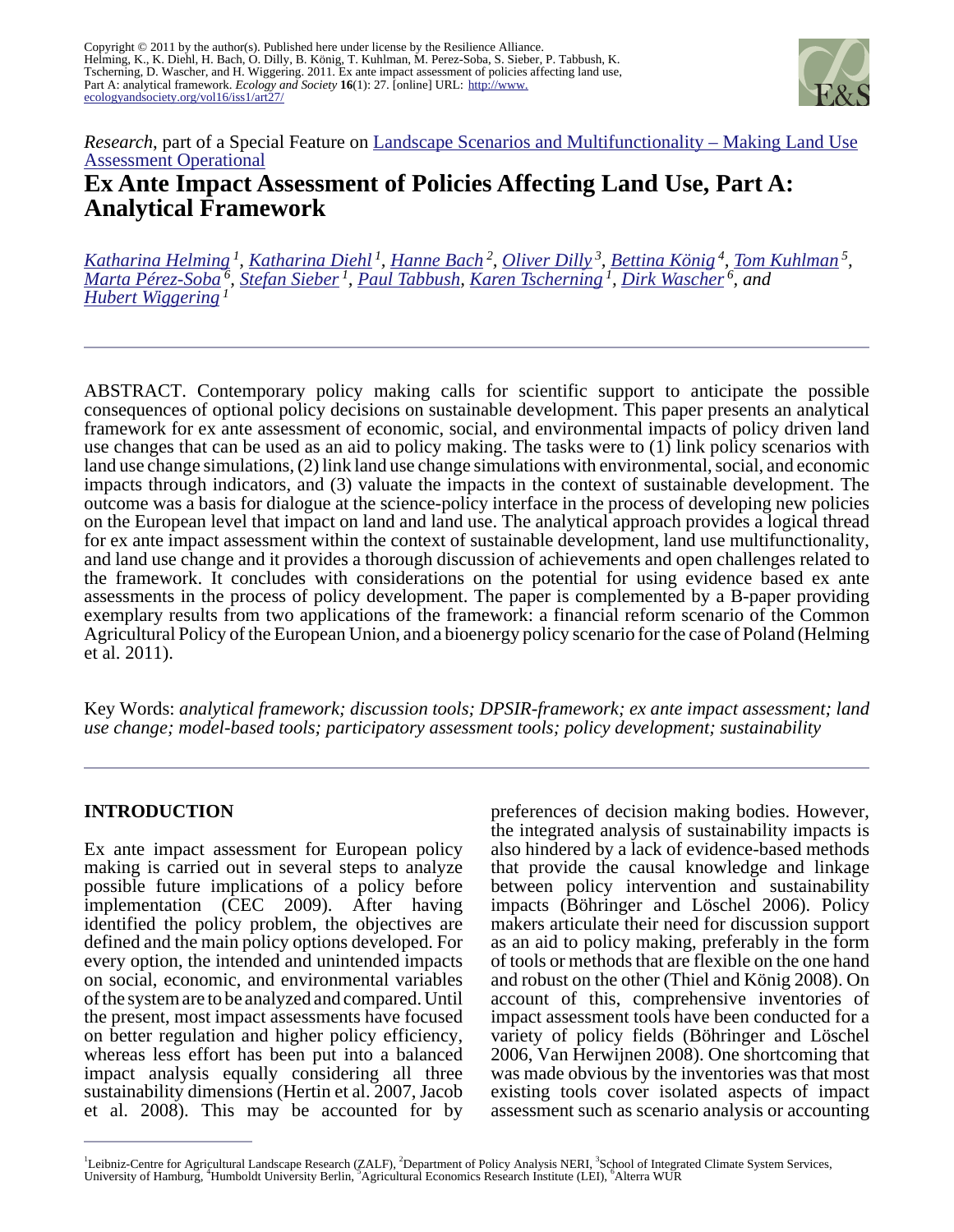approaches but do not provide a comprehensive framework of analyzing causal chain relationships between policy induced system changes and corresponding system responses (Lotze-Campen 2008).

The need for a balanced assessment of all three sustainability dimensions is particularly relevant for policies related to land use. Land use comprises a combination of sectors and includes human activities that exhibit a spatial dimension and change the biogeophysical conditions of land. Impact assessment, therefore, has to consider simultaneously all spatially relevant aspects of these economic sectors as well as other activities that are linked to land. These include agriculture and forestry as main sectors, transport and energy infrastructure, rural tourism, and nature conservation as a 'regulatory activity' occupying land. Any policy change in one of these areas has the potential to also induce considerable land use changes in the other sectors. In particular, transnational land use policies can substantially influence market regimes in all affected sectors (Plummer 2009).

Because many European policies are related to land use through financial measures, the analytical link between policy options and land use changes has predominantly been economically based (Troy and Wilson 2007). However, land use is placed in a specific biogeophysical and socio-cultural setting that has to be considered when analyzing policy impacts in a sustainability context employing a spatially explicit approach.

Concerns about environmental impacts of changes in land use are not new. Extensive literature exists on land use patterns and intensities and the related environmental impacts, e.g., soil degradation (Pimentel 1993, Boardman and Poesen 2006), desertification (Reynolds and Staffort Smith 2002, Geist 2005), water quality, and biotic diversity (Poschlod et al. 2005). Interrelations between land use changes and ecosystem robustness and resilience have also been analyzed and modeled (e. g., Metzger et al. 2006). The role of land use in mitigation of and adaptation to climate change processes is one of the key discussion points in international debate (IPCC 2001, Graveland et al. 2002). When compared with economic processes and environmental impacts, social aspects of land use changes are less well understood (e.g., Ojima et al. 1994, Slee 2007; Rametsteiner et al. 2011). Also, the integrated and simultaneous analysis of the three

sustainability dimensions requires new approaches and a specialization in integrative sciences (Bammer 2005).

A number of modeling and foresight studies of land use change have recently been undertaken that indeed place land use into the logical chain of driving forces and impacts, the latter usually expressed in indicator changes (Veldkamp and Verburg 2004, Verburg et al. 2006, Nelson et al. 2009). For example, an advanced ecosystem analysis and modeling project (ATEAM) undertook scenario-based simulations on global climate and land use change impacts on ecosystem vulnerability in Europe (Rounsevell et al. 2006). Building upon this study, Klijn et al. (2005) addressed socioeconomic impacts associated with land use changes in the agricultural sector. The method allowed an anticipation of possible impacts of economic trends and policy choices on agricultural developments and related sustainability issues. Van Ittersum et al. (2008), also focusing on the agricultural sector, developed an approach for multiscale modeling to assess sustainability impacts of agricultural policies. Another study conducted for the European Environmental Agenda (Hoogeven and Ribeiro 2007) developed scenarios for future land use changes in Europe. Designed as a facilitation instrument for public debate on landscape visions, various stakeholders developed a set of antithetical scenario narratives to envision landscape appearance in 30 years time. Extreme and partly shock-based socioeconomic developments and land use decisions were important features of these scenarios.

All of these interdisciplinary studies relate to ex ante analyses of future land use change scenarios based on a number of social, economic, and environmental indicators. This is a considerable advancement to earlier and more disciplinary studies. The role of indicators in these studies is twofold: first, they are means to compile and structure knowledge, i.e., science aspects; second, they express societal and political norms and priorities, i.e., normative aspect (Rametsteiner et al. 2011). This is to ensure both scientific soundness and policy relevancy. Government lead processes often focus mostly on norm creation, whereas the research oriented processes are dominated by science (e.g., Gamborg 2006, Frederiksen and Kristensen 2008, Alkan-Olsson et al. 2009). Various participatory approaches have been employed to complement the scientific approach with normative, stakeholder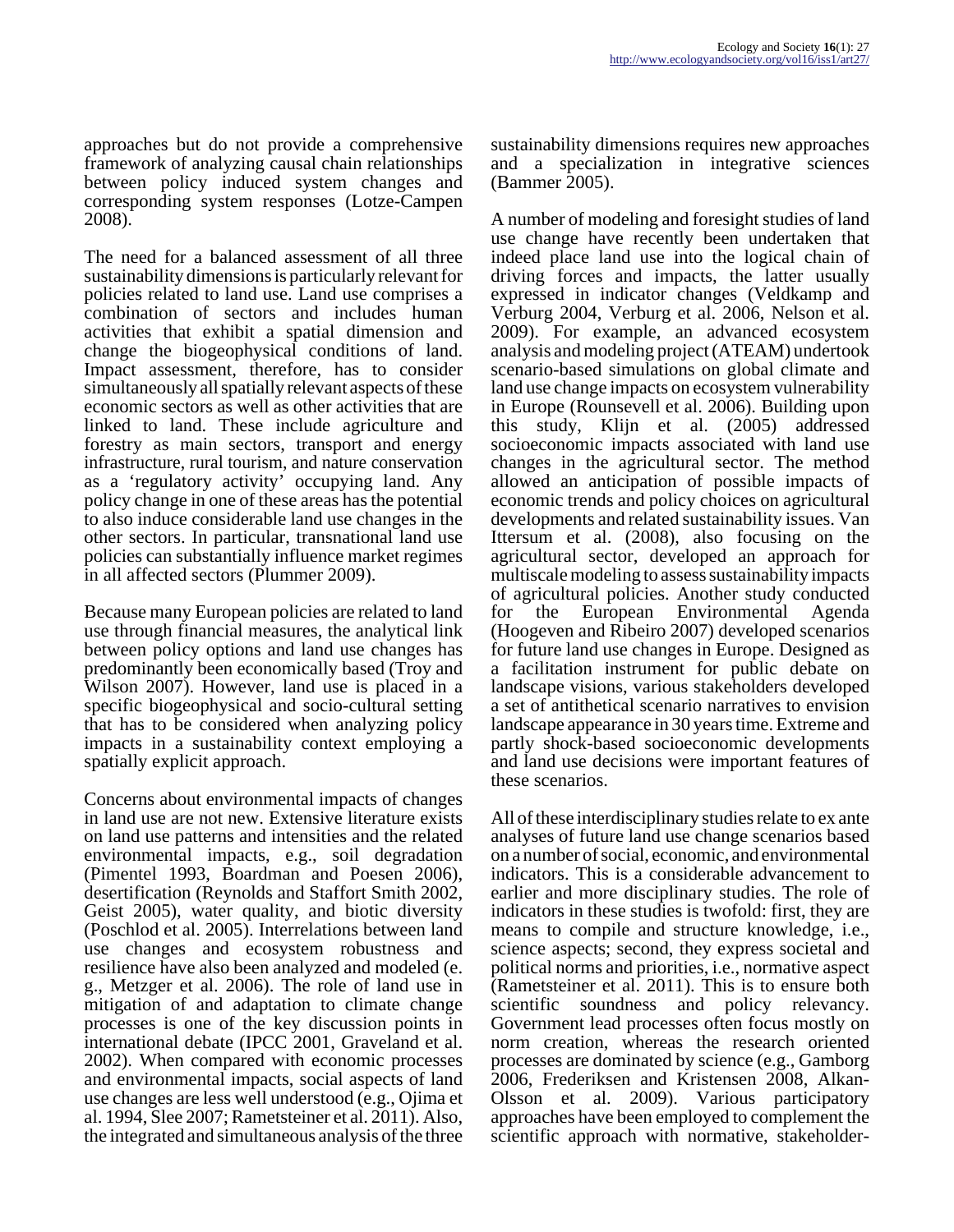based perspectives and to set the scientific information in its social context (Gamborg 2006, Tabbush and Frederiksen 2008, Alkan-Olsson et al. 2009).

With the consideration of indicators of all three sustainability dimensions, these studies go a step further into sustainability assessment compared with earlier, more disciplinary studies. However, indicators are analyzed in parallel with no interaction. The missing links toward a comprehensive impact assessment lie in the integration of the indicator analyses according to the concept of sustainability and a valuation of these impacts in the light of sustainable development criteria (Helming et al. 2008). This would allow a discussion based on different perceptions and priorities toward land use change and sustainable development.

One key concept to operationalize sustainable development for land use and landscape development is the concept of multifunctionality (Wiggering et al. 2006, Cairol et al. 2008). What was initially a purely economic concept linked to the agricultural sector (Van Huylenbroeck et al. 2007), was developed to recognize the noncommodities, i.e., environmental and social services, produced in addition to the commodities, i.e., food and fiber, in a primary, market-oriented sector (Maier and Shobayashi 2001). Approaches were developed to make the concept operational for rural development and policy design (Durand and Van Huylenbroeck 2003, Bills and Gross 2005, Kallas et al. 2007) by linking the supply-based concept of joint production to an estimation of social demand for such functions. From there, links can be made to impact assessment (Barkman et al. 2004, Piorr et al. 2006, Zander et al. 2007). However, attempts at an integrated view of sustainability impacts are still rare (Wiek and Binder 2005). Territorial characteristics and landscape specificities as well as interrelations between different land use sectors also need to be addressed (Wiggering et al. 2003).

A strongly territorial concept toward sustainability analysis that came up in the area of landscape and ecosystem ecology was the concept of landscape and/or ecosystem functions (e.g., Forman and Godron 1986, Naveh and Lieberman 1994). The idea was that natural and seminatural ecosystems provide goods and services to human society that are of ecological, socio-cultural, or economic value

(Costanza et al. 1997, de Groot et al. 2002). Although the concept of ecosystem services was at first purely ecology-oriented and designed for the valuation of natural and seminatural ecosystems (de Groot et al. 2002), the Millennium Ecosystem Assessment (MA 2003) widened the concept toward socioeconomic aspects by integrating cultivated and urban areas. In the MA, the approach was conceptualized toward the valuation of the world's ecosystems with respect to their provisioning, regulation, supporting, and cultural functions affecting human well-being. It is widely acknowledged as an extensive concept for linking environmental processes to human well-being and services to society (Beck et al. 2006, TEEB 2009). However, its bias toward the environmental dimension may hinder its application for the case of valuating land use changes in the context of sustainable development because it addresses social and economic issues only indirectly as a consequence of environmental changes (Jones et al. 2006, Schößer et al. 2010).

This paper employs a combination of the economybased concept of multifunctionality and the ecology-based concept of ecosystem services to design land use impact assessment in the context of sustainable development. The overall objective was to develop an analytical framework for ex ante assessment of economic, social, and environmental impacts of policy driven land use changes that can be used as an aid to policy making. The tasks were (1) to link policy options with land use changes, (2) to link land use changes with environmental, social, and economic impacts through indicators, and (3) to integrate a valuation approach of these impacts on sustainable development. This paper describes the analytical framework for the implementation of these three steps and provides a thorough discussion of achievements and open challenges related to the framework.

### **ANALYTICAL APPROACH TO EX ANTE IMPACT ASSESSMENT OF LAND USE POLICIES**

The research focused on the ex ante assessment of intended and unintended policy effects on the three sustainability dimensions for the case of land use. The procedure was designed to support policy making on land use at the European level, such that it could be used in the impact assessment process. A number of methodological challenges were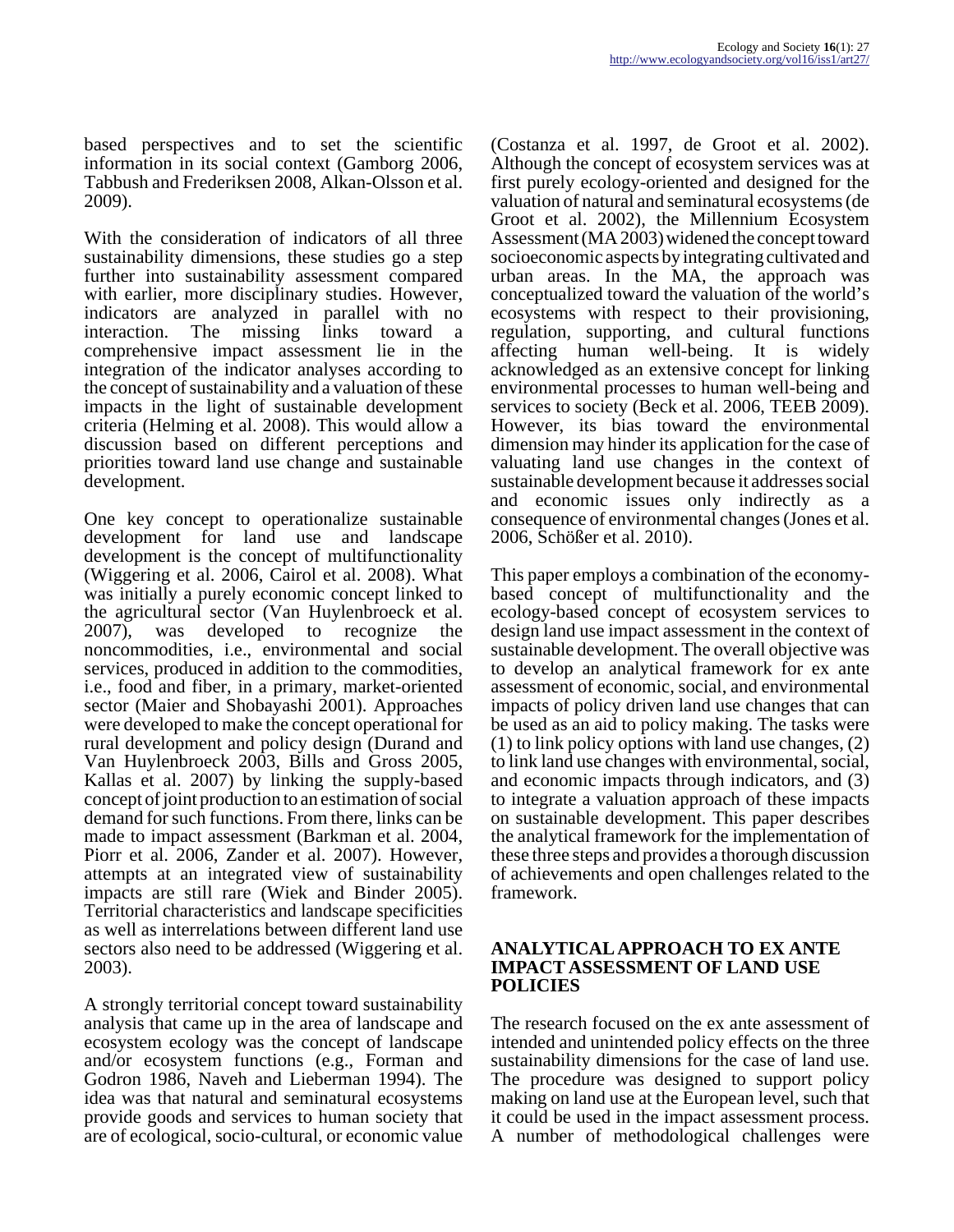associated with the analytical design. The analyses had to be prospective, build across disciplines, sectors, and sustainability dimensions, be spatially explicit, and include the valuation of simulated environmental, social, and economic effects in terms of sustainability impacts. Land use changes include changes of land cover, land use intensity and patterns, land use purposes, e.g., corn for fodder production or for bioenergy production, and land property rights. In essence, three consecutive questions had to be answered (Fig. 1):

- **1.** What kind of land use changes are to be expected as a consequence of policy intervention?
- **2.** Where will the expected changes take place and what environmental, social and economic effects would they induce?
- **3.** Will the expected effects matter in terms of regional sustainable development?

 The method used was to adapt and extend the DPSIR causal framework to the specific needs of ex ante impact assessment. The DPSIR framework was developed by the European Environment Agency (EEA) by extending an earlier version initially developed by the Organisation for Economic Co-operation and Development (OECD; Gabrielson and Bosch 2003). It was developed for the assessment of the relations between human activities and the environment and is comprised of the following elements: driving forces, pressures, states, impacts, and responses (Gabrielson and Bosch 2003). The approach has since been used in many studies where interaction between human behavior and environment was at stake (Niemeijer and de Groot 2006). It is particularly useful when scientific process knowledge has to be translated into knowledge for policy support, such as in the Thematic Strategy for Soil Protection of the European Commission (Van-Camp et al. 2004). As a tool for improved communication at the interfaces of research and policy as well as to the stakeholders, the DPSIR framework has been found to have an implicit bias toward the environment (Svarstad et al. 2008). The specific strength of the concept lies in its adaptability to many different objectives and scales of analysis. The focus in this case was laid on rural landscapes.

In the context of policy analysis, there are two sets of external *Drivers*: those drivers that span a future

socioeconomic and technological reference situation, and policy drivers. The consequential land use change is defined as the *Pressure* that is affected by both mentioned drivers. The role of *States* is taken by social, economic, and environmental characteristics that are affected by land use changes. They are quantified by indicators. Sustainability *Impacts* are meant to be derived by aggregating these indicators and translating them into services to society, which are provided through land use. They can then be valued by experts and stakeholders against sustainability perceptions. In this way, the analysis chain departs from a predominantly socioeconomic and economic setting (Drivers) that is translated into a geophysical setting (land use Pressures) and through the effects on environmental, social, and economic conditions (State) further into an integrated system of the social, economic, and environmental assessment (sustainability Impacts). Whereas the first two steps follow a mainly positivist approach, the third step is mainly normative in nature.

In its logical setting of the Impact Assessment procedure for European policy making (CEC 2009), the *Response* component would be covered by policy decisions in reaction to simulated impacts, thus completing the DPSIR cycle. Because these decisions were exogenous to this research, the component of Responses was not taken up in this analytical design.

### **Step 1: Translating drivers into pressures: What land use changes are to be expected?**

Scenarios were developed to bundle the relevant driving forces into a future reference situation, against which the impact of a specific policy can be assessed. In other words, a reference scenario was necessary to present land use conditions that would be expected to develop in the absence of any policy intervention. A projection year of 2025 was selected to meet the policy makers' requirements for medium term perspectives.

Five driving forces were identified that together determine the economic situation in Europe within the projected time line. The driving forces selected were (1) demographic changes in Europe, (2) participation rate in the labor force in Europe, (3) growth of world demand, without considering Europe, (4) oil prices at the world market, and (5) expenditure on research and development, i.e.,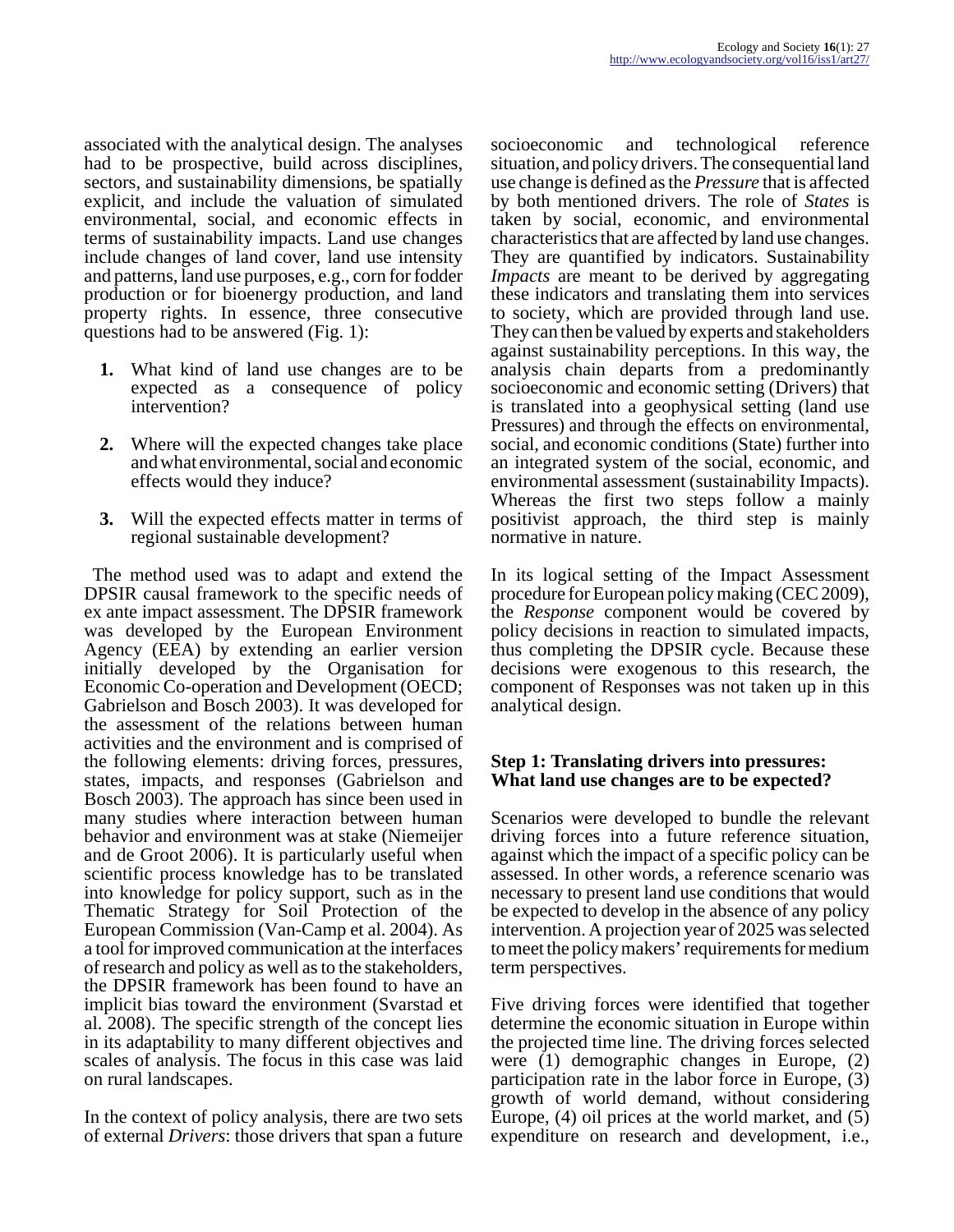

**Fig. 1.** Three consecutive questions to be addressed for impact assessment of land use policies.

technological advance. Climate change related parameters were not considered because current predictions state that it will not have significant impact on land use within the time span of the next 15 years (until 2025) considered in this research (IPCC 2001, 2007, Wiggering et al. 2008). Based on these driving forces, a storyline could be constructed for the year 2025 that would stand as a reference for a continuum of possible economic futures without a change in policies.

This setting was chosen as a reference scenario that allows policy scenarios to be analyzed against it. A selection of policy choice instruments for environmental, agriculture, forestry, transport, and bioenergy policy fields was then built to be able to determine the policy interventions that act as a second set of driving forces upon the business as usual scenario (fig. 2).

Scenario simulations were realized on the basis of quantitative modeling by coupling a macro econometric model (NEMESIS; Fougeyrollas et al. 2001) with sector models for agriculture (CAPRI; Heckelei and Britz 2001) and forestry (EFISCEN; Karjalainen et al. 2003). Models for the sectors tourism, urbanization, and transport and energy infrastructure were built directly into the macroeconomic model (Jansson et al. 2008).

Resulting economic forecasts were then translated into land use simulations by linking sector models with a land use model (CLUE-S; Verburg et al. 2002).

The coupling of models resulted in a model chain that calculates the reference scenario as a business as usual scenario based on all five selected driving forces. The economic trend scenarios as well as the policy scenarios derived from the policy cases were translated into land use changes in a spatially explicit way at 1 km² grid level for eight land use classes by the model. The selected eight land use classes were (1) rainfed arable land, (2) irrigated arable land, (3) land devoted to biofuels, (4) grassland, (5) abandoned agricultural land, (6) builtup land, (7) forest, and (8) seminatural land. Special classes with little temporal dynamics such as beaches, glaciers, bare rock, and surface waters were summarized into an extra category (Verburg et al. 2008).

#### **Step 2: Translating pressures into states: Where will land use changes take place and what will they effect?**

For the analysis of the effects of policy induced land use changes on social, environmental, and economic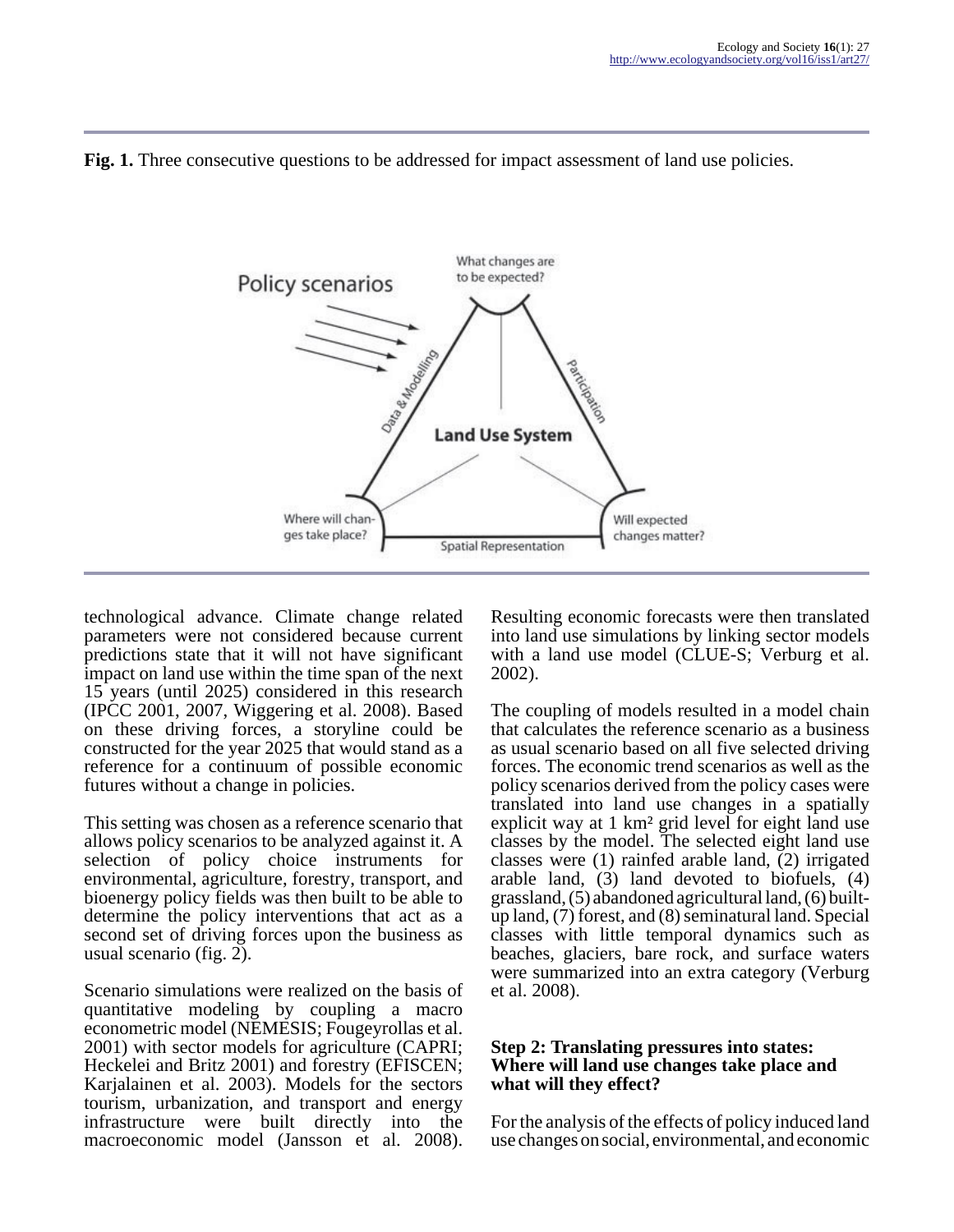**Fig. 2.** Scenario design in the analytical approach: a suite of five socioeconomic driving forces constitute an economic trends scenario (upper left), which describes the reference for the choice of policy scenarios to act upon (upper right). Together they determine the land use change scenarios (lower right).



conditions, an indicator-based approach was employed. To be policy sensitive and to comply with the requirements of the impact assessment procedure for European policy making (CEC 2009) the selection of indicators was closely linked to the list of impact issues that is contained in the official guidelines for impact assessment of the European Commission (CEC 2009). All impact issues of that list were analyzed with respect to their relevancy in the land use context. If relevant, indicators were selected that best describe the respective impact issue. Indicators were preferably selected from existing indicator systems (Frederiksen and Kristensen 2008).

Further indicator selection criteria were: (1) sensitivity to the above mentioned land use types, (2) sensitivity to the reference and policy scenarios, (3) sensitivity in relation to the chosen time frame and spatial system based on the 'Nomenclature of Territorial Units for Statistics' of EUROSTAT that subdivides the European member states into units following administrative boundaries (regional, NUTS 2/3 scale), and (4) data availability and operability. Indicators were chosen in such a way that the selection is balanced across the three sustainability pillars. In total, 50 indicators were

selected so that each of the relevant impact issues of the European Commission Impact Assessment Guidelines could be described with at least one indicator (Table 1).

Generally, indicators were quantified at NUTS 2/3 scale or with higher (1 km²) resolution and reaggregated to NUTS 2/3. Deviation occurred for some of the social and economic indicators for which data restrictions only allowed for indicator determination at the national level. In those cases, results were only displayed at the national level. All indicators were determined for the entire area of the 27 European Union member states. For indicator determination (calculation) the outputs from the above mentioned scenario calculations were used. In some cases additional static data were needed. To allow for reproducibility and automation, solely publicly available data and model outputs were used for indicator determination. Qualitative methods for indicator determination were employed in cases where knowledge and/or data restrictions made quantifications impossible (Farrington et al. 2008). Methods for indicator determination were based on state of the art knowledge rules and models (Bach et al. 2008). Of the 50 indicators suggested, in total 23 indicators could be determined based on the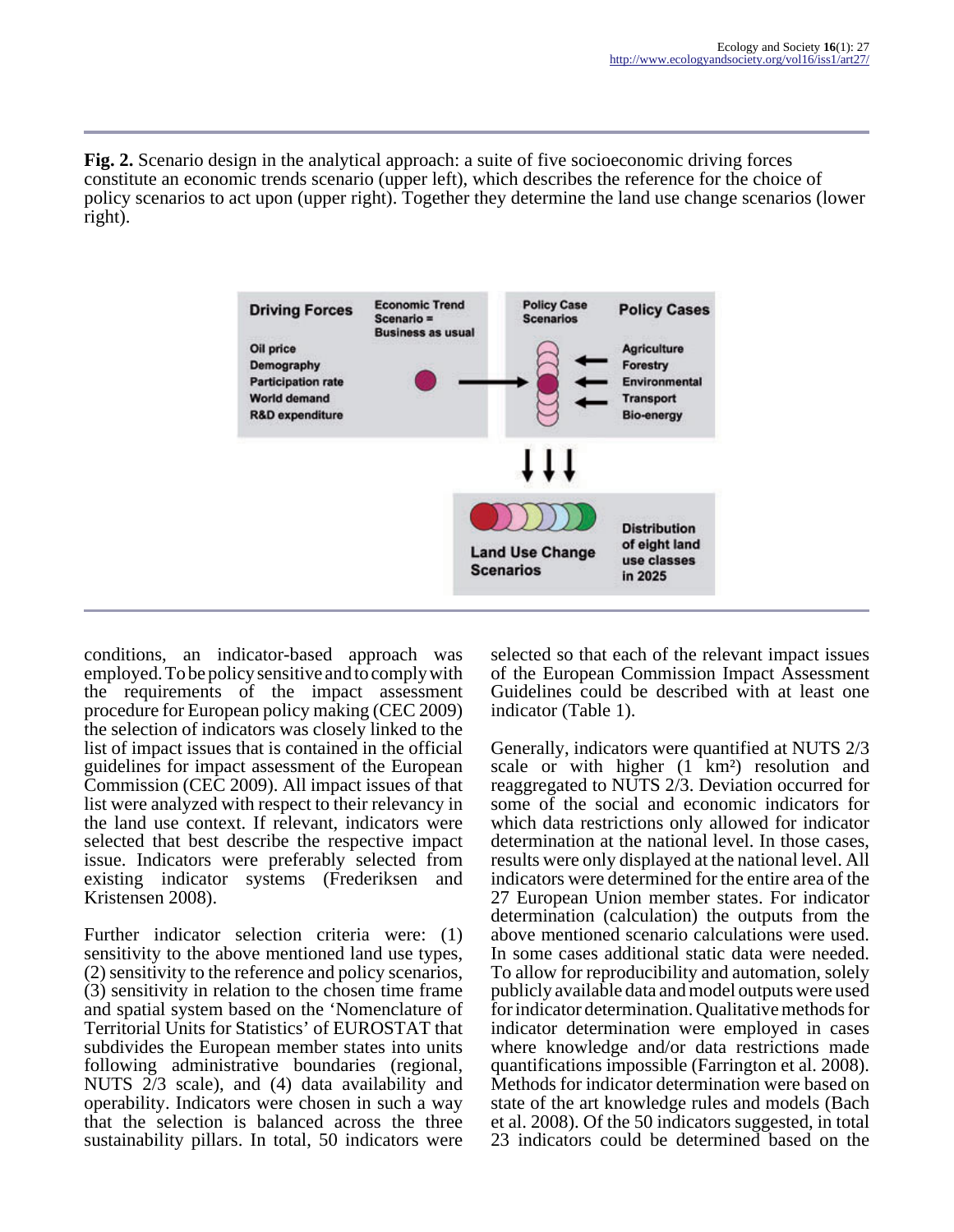**Table 1.** Selected impact issues from the EC Impact Assessment Guidelines (CEC 2009) and respective indicators selected for this study.

| Selected impact issue from the EC Impact Assessment Guidelines (CEC<br>2009) |                                                                               | Selected Indicators                                                                                                                                     |
|------------------------------------------------------------------------------|-------------------------------------------------------------------------------|---------------------------------------------------------------------------------------------------------------------------------------------------------|
| <b>ENV 01</b>                                                                | Air quality                                                                   | Ammonia emission from agriculture; Nitrogen oxide (NOx) emissions                                                                                       |
| <b>ENV 02</b>                                                                | Water quality and resources                                                   | Nitrogen (N) surplus; phosphorus (P) surplus; water abstraction; water retention capacity of the soil                                                   |
| <b>ENV 03</b>                                                                | Soil quality and resources                                                    | Soil erosion risk by water; soil sealing; wind erosion; soil carbon content                                                                             |
| <b>ENV 04</b>                                                                | The climate                                                                   | CO2 emission; methane and nitrous oxide emission; carbon sequestration in biomass, soil and dead<br>organic matter                                      |
| <b>ENV 05</b>                                                                | Renewable or nonrenewable resources                                           | Renewable energy production – biomass                                                                                                                   |
| <b>ENV 06</b>                                                                | Biodiversity, flora, fauna, and landscapes                                    | Terrestrial habitats at risk from eutrophication; farmland and woodland birds; deadwood; high<br>nature value farmland; spatial cohesion; pesticide use |
| <b>ENV 07</b>                                                                | Land use                                                                      | Land use change (in 9 classes)                                                                                                                          |
| <b>ENV 08</b>                                                                | Waste production/generation/recycling                                         | Generation of municipal waste by tourists; discharge of sewage water because of tourism                                                                 |
| <b>ENV 09</b>                                                                | The likelihood or scale of environmental risk                                 | Forest fire risk; flood risk                                                                                                                            |
| <b>ENV 10</b>                                                                | Mobility (transport modes) and the use of energy                              | Energy used by transport; Energy used heating and electricity                                                                                           |
| ECO <sub>01</sub>                                                            | Competitiveness, trade, and investment flows                                  | Net flows of traded goods in agriculture, forestry, and the energy sector                                                                               |
| ECO <sub>03</sub>                                                            | Operating costs and conduct of business                                       | Labor cost; energy cost                                                                                                                                 |
| ECO <sub>04</sub>                                                            | Administrative costs on business                                              | Administrative costs                                                                                                                                    |
| ECO <sub>05</sub>                                                            | Property rights                                                               | Property rights                                                                                                                                         |
| <b>ECO 06</b>                                                                | Innovation and research                                                       | Labor productivity                                                                                                                                      |
| ECO <sub>07</sub>                                                            | Consumers and households                                                      | Inflation rate - consumer price index                                                                                                                   |
| ECO <sub>08</sub>                                                            | Specific regions or sectors                                                   | Gross value added per sector (agriculture, forestry, tourism, energy)                                                                                   |
| ECO 10                                                                       | Public authorities                                                            | Public expenditure                                                                                                                                      |
| ECO 11                                                                       | The macroeconomic environment                                                 | Gross domestic product                                                                                                                                  |
| SOC <sub>01</sub>                                                            | Employment and labor markets                                                  | Unemployment rate, employment by sector (both sectoral and total)                                                                                       |
| SOC <sub>03</sub>                                                            | Social inclusion and protection<br>of particular groups                       | Deviation of regional unemployment, deviation of regional income                                                                                        |
| SOC <sub>04</sub>                                                            | Equality of treatment and opportunities,<br>nondiscrimination                 | Gender impact of income distribution                                                                                                                    |
| SOC 07                                                                       | Public health and safety                                                      | Exposure to air and water pollution; exposure to natural hazards                                                                                        |
| SOC 08                                                                       | Crime, terrorism, and security                                                | Self-sufficiency index for food; Self-sufficiency index for energy                                                                                      |
| SOC <sub>09</sub>                                                            | Access to and effects on social protection, health, and<br>educational system | Migration pressures                                                                                                                                     |
| <b>SOC 10</b>                                                                | Tourism pressure                                                              | Social tourism pressure; recreational pressure from tourism                                                                                             |
| SOC 11                                                                       | Landscape identity                                                            | Continuity of appreciated landscape heritage; change of visual attractivity                                                                             |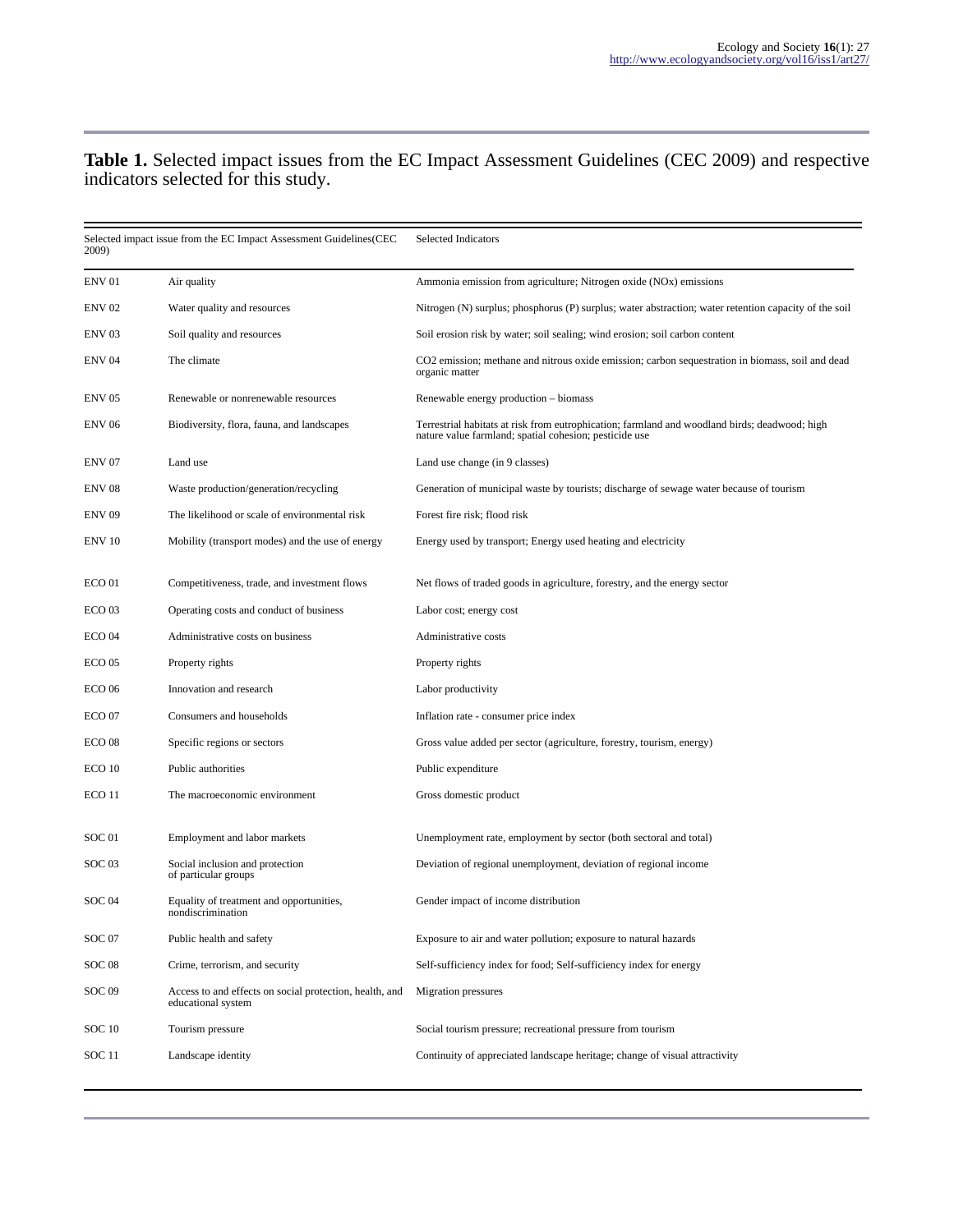modeling outputs and other available data. For the remaining 27 indicators, methodology constraints or data/modeling output constraints restricted the applicability (Bach 2008).

#### **Step 3: Translating state changes into sustainability impacts: Will expected changes matter?**

In this step, indicator results were integrated to derive a valuation in the context of sustainable development. The prevalent quantitative procedure to valuate policy impacts would be a monetary one. This would allow for the determination of the monetary magnitude for external costs and benefits associated to observed indicator changes. Monetary valuation has the evident advantage that it transforms the complexity of policy induced land use change impacts into only one unit policy makers are used to (Ortiz et al. 2009). The disadvantage is twofold. First, the methodology for monetary valuation is still poorly developed and available data and reference values are either very generic or developed for specific cases and difficult to transfer (Costanza and Farber 2002). Second, the normative complexity of stakeholder perceptions toward impact valuation is difficult to capture. The latter is particularly important to adequately embrace the value-based character of the sustainability definition (WCED 1987). Consequently, a nonmonetary, stakeholder inclusive approach was favored in this study. It is based on the concept of Land Use Functions, which is used to aggregate the complexity of indicator results into an operational basis that is comprehensible to stakeholders. They value the anticipated changes according to the importance of the Land Use Functions in their specific regional context. This procedure is described in the following sections.

Land Use Functions (LUF) were defined as those goods and services that are produced through land use in its interaction with the geophysical and sociocultural capital of the landscape and that summarize the most relevant societal, economic, and environmental issues of a region (Pérez-Soba et al. 2008). Three LUF were defined for each of the three sustainability dimensions (Table 2). To overcome the strict separation between the sustainability dimensions, each of the LUF has its value also for the two other sustainability dimensions. The LUF approach combines the concepts of multifunctionality and of ecosystem services thereby allowing for an

equal consideration of the three sustainability dimensions in a fully spatial context. Three perspectives were considered: (1) the land use perspective, (2) the landscape perspective, and (3) the societal perspective (Fig. 3). The land use perspective represents the production side of land use functions. This is the dynamic perspective in which land use changes are introduced through policies and management decisions. The landscape perspective provides the spatial context and represents the geophysical and socio-cultural capital. It determines how far a certain region may perform in providing Land Use Functions with a given land use. For example, sandy, dry areas perform less well with respect to land based production (LUF 5) under a given land use than areas with better soils and more rainfall. The land use and the landscape perspective together make up the supply side of Land Use Functions. The societal perspectives finally represent the demand side for Land Use Functions. It actually determines the comparative importance and value of the nine Land Use Functions in a specific regional and time frame. This way, supply of and demand for Land Use Function can be confronted to allow for an estimation of sustainability for a given land use in a given area and time perspective.

To determine the Land Use Function, linear additive models were used to weigh and aggregate selected indicators to Land Use Functions allowing the evaluation of impacts at an international scale, e.g., the European Union, or on selected regions (Paracchini et al. 2011). The latter is based on a Spatial Reference System that clustered Europe into 30 regions employing socioeconomic and geophysical parameters (Renetzeder et al. 2008). The indicator aggregation procedure included (1) quantifying the contribution of each indicator to each LUF, and (2) developing knowledge rules to assess the importance of each LUF for the sustainability of each region. The latter allowed the introduction of a regional specificity into the interpretation of indicators (Paracchini et al. 2011).

In displaying the land use policy induced changes on Land Use Functions, alternative policy options can be valuated and compared in their implication to these functions simultaneously. The LUF valuation is therefore a normative, participatory approach of valuation that consolidates the assessment results into a sustainability interpretation. The attribution of perception is done by the group valuation method, allowing the quantification of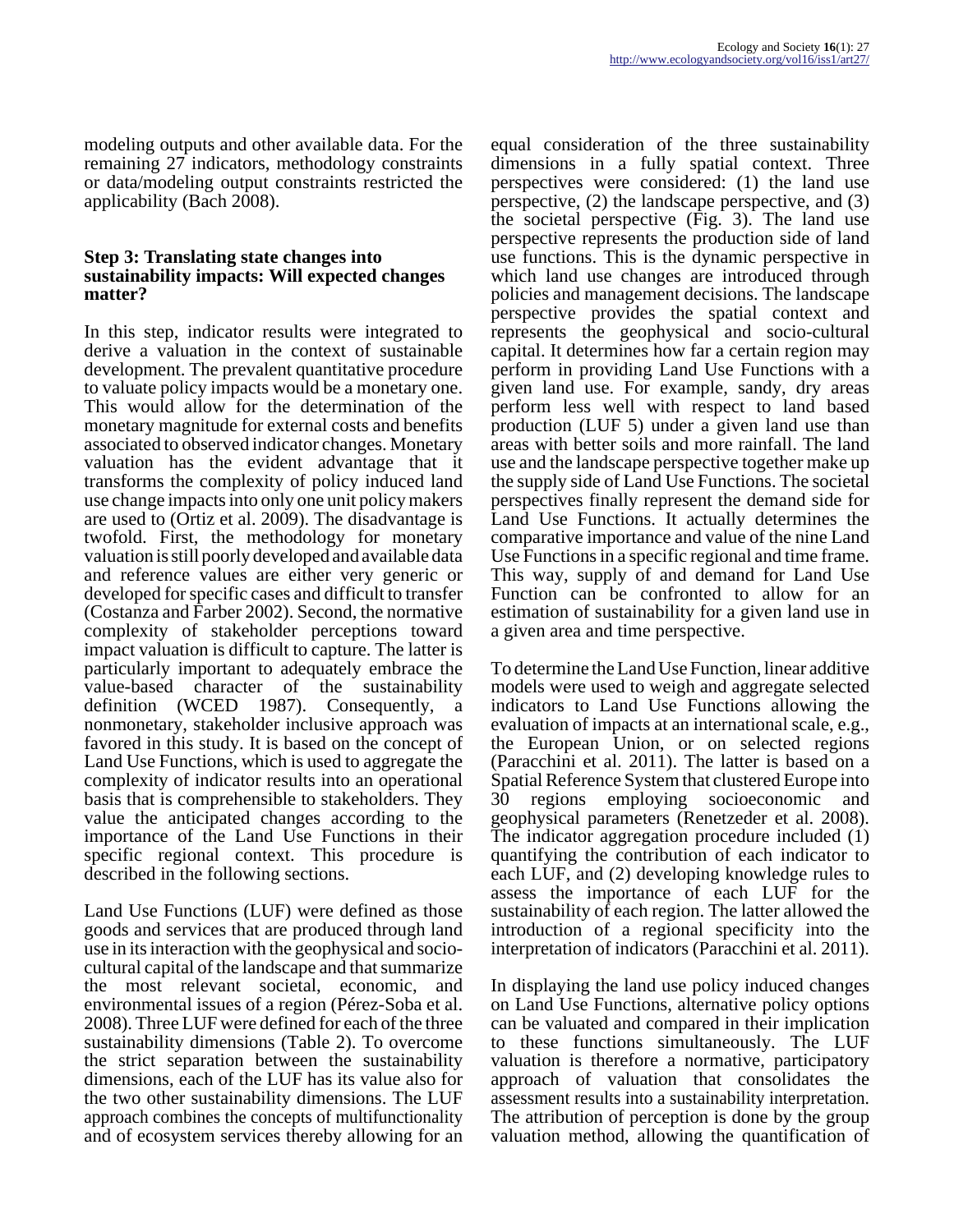#### **Table 2.** Land use functions used for indicator aggregation and impact valuation (Pérez-Soba et al. 2008).

Mainly societal land use functions

1. Provision of work: employment provision for all activities based on natural resources, quality of jobs, job security, and location of jobs (constraints, e.g., daily commuting).

2. Human health & recreation (spiritual & physical): access to health and recreational services, factors that influence service quality.

3. Cultural: landscape aesthetics and quality, and values associated with local culture.

Mainly economic land use functions

4. Residential and land independent production: provision of space where residential, social, and productive human activity takes place in a concentrated mode. The utilisation of the space is largely irreversible because of the nature of the activities.

5. Land-based production: provision of land for production activities that do not result in irreversible change, e.g., agriculture, forestry, renewable energy, and land-based industries such as mining.

6. Transport infrastructure: provision of space used for roads, railways, and public transport services, involving development that is largely irreversible.

Mainly environmental land use functions

7. Provision of abiotic resources: the role of land in regulating the supply and quality of air, water, and minerals.

8. Provision of habitat: factors affecting the capacity of the land to support biodiversity, in the form of the genetic diversity of organisms and the diversity of habitats.

9. Maintenance of ecosystem processes: the role of land in ecological supporting functions such as soil formation and energy buffering.

preferences (Pérez-Soba et al. 2008). This provides the first point of discussion in stakeholder workshops. As a result, the assessment of land use change impacts funneled into an estimate of changes of the performance of these nine Land Use Functions. The impacts were then assessed by comparing the performance of the Land Use Functions with and without policy intervention. In this way, a trade-off analysis can be derived (Morris et al. 2008). The procedure can be applied with different stakeholder groups, depending on the specific objective, ranging from, e.g., policy makers at European level, i.e., decision makers, and stakeholders in a specific affected region, i.e., decision takers.

The output, i.e., stakeholder-based valuations of the modeling chain, indicator results, and respective

Land Use Function changes, can be communicated to the decision maker. Policy decisions in reaction to the simulated impacts and stakeholder valuations would complete the DPSIR cycle with the Response component. While exemplary results of the impact assessment framework application are summarized in a second paper (Helming et al. 2011), this paper continues with a reflexive discussion of the framework developed.

#### **DISCUSSION**

Impact assessment in the European Union is a broad process, through which policies are developed (Tscherning et al. 2008). In 2002, the Commission introduced impact assessment as a formalized procedure to structure the way policies are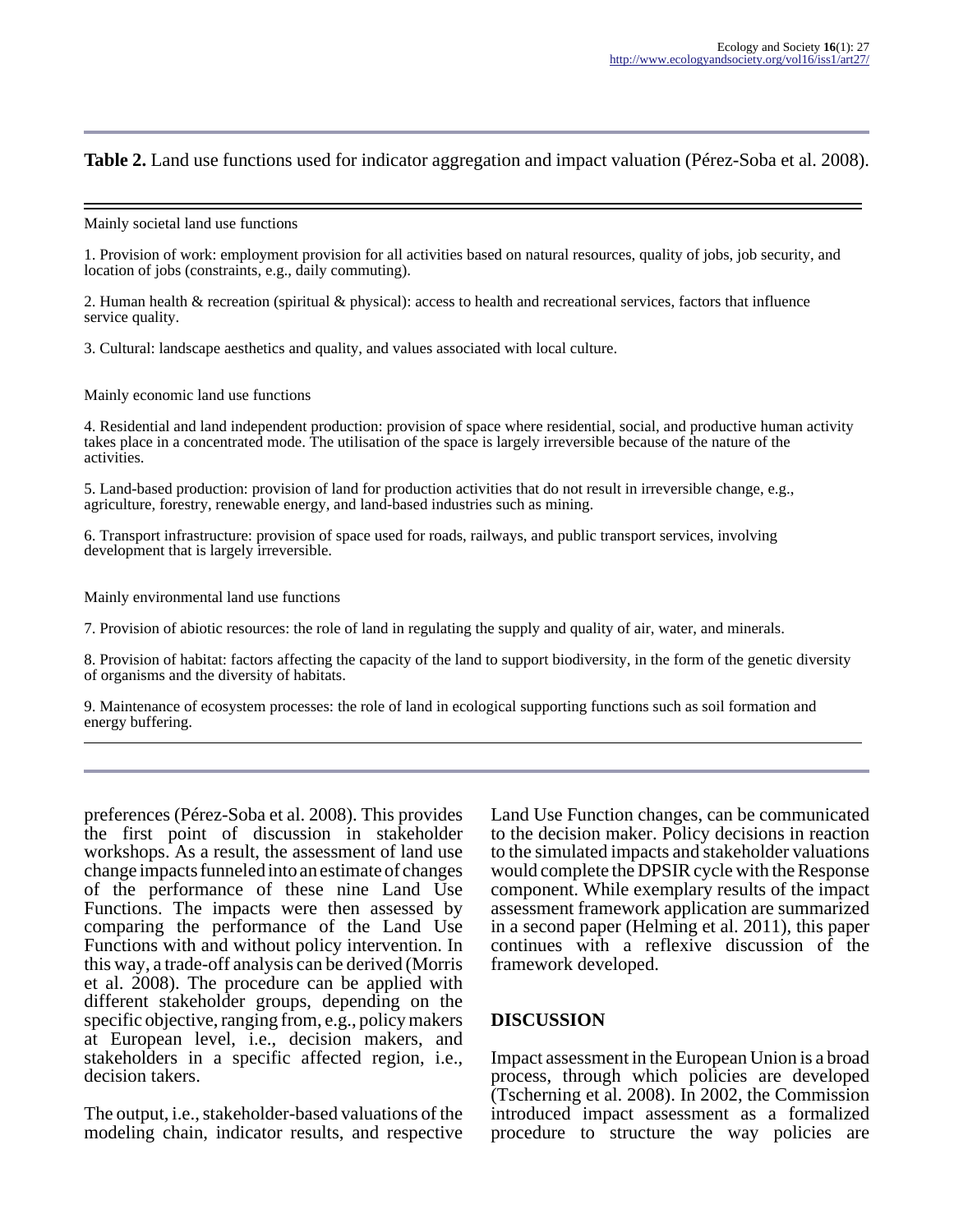

**Fig. 3.** Triangle of perspectives affecting the performance of Land Use Functions: capital, supply, demand.

developed and their implications are assessed (CEC 2009). Practices of impact assessment have evolved and changed since the beginning of our research reported here, however, the basic procedure can be described in six steps: (1) identification of the problem, (2) definition of objectives, (3) development of policy options, (4) analysis of impacts, (5) comparison of options, (6) outlining of policy monitoring and evaluation (CEC 2009). To guarantee a certain standard, impact assessment guidelines make specific suggestions on how to deal with each step in this process. Several administrative units are in charge of assisting the policy development procedures. Besides adaptability and flexibility to emerging information needs, the complex and interdisciplinary nature of causal chain relationships behind the assessment questions was one of the biggest challenges in supporting impact assessment with evidence-based research.

We found that the adaptation of the DPSIR causal framework to the specific needs of ex ante impact assessment of economic, social, and environmental aspects of land use change was very useful particularly regarding interdisciplinary communication on the research side. It has proven successful for setting up a structure for an integration of disciplinary research that is policy oriented from the start. It captures the full causal chain from land use driving forces to its impacts and it is directly linked to a policy question. The outputs can feed into steps (4) analysis of impacts, and (5) comparison of options in the process of carrying out the impact assessment.

Although each discipline offers just a partial view on the impacts without considering the relation of the systems, it is a precondition in natural resource management to have an eye for the environmental, economic, and social impacts of regulatory initiatives (Buanes and Jentoft 2009). By using the Land Use Functions as an aggregated application of an indicator framework, we see a successful integration of indicators balanced across the three pillars of sustainability on the level of land use. Land Use Functions are a pragmatic way to identify and classify sustainability issues related to land use change on the regional scale, and to communicate to decision makers trade-offs between environmental, economic, and social issues resulting from land use changes (Schößer et al. 2010). Effects and trade-offs not initially anticipated by policy makers can be revealed and taken into account. The process is under more control if possible indirect effects are taken into consideration early on, but this requires a broader view in the decision making situation (Buanes and Jentoft 2009).

The understanding of socioeconomic and cultural drivers should be broadened, and it is pivotal to the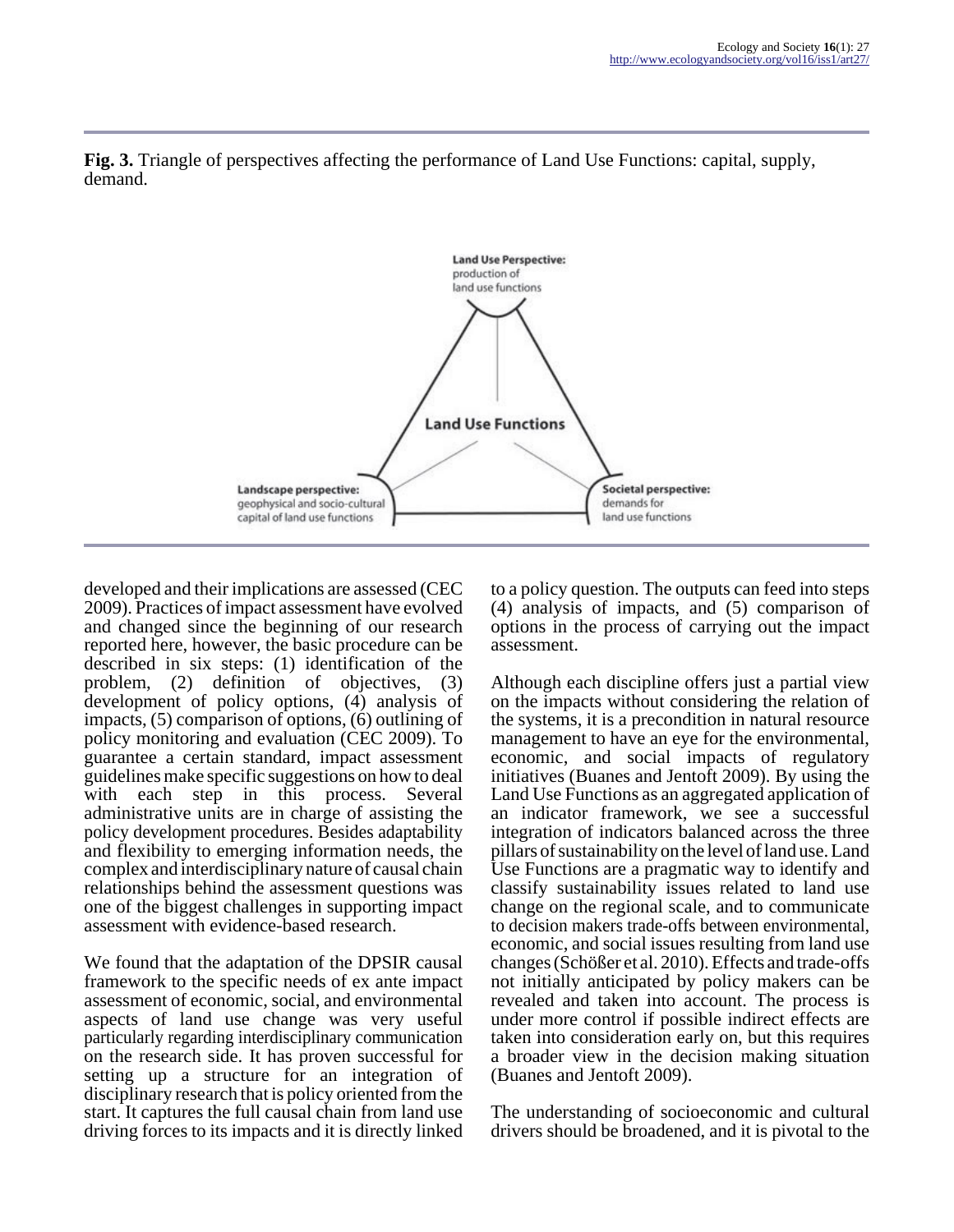proper analysis of social, economic, and cultural conflicts that surround the issue in focus. Thus, there is a particular need for elaboration of methodology to address attitudes and definitions of the problem held by stakeholders and the general public (Svarstad et al. 2008).

Given the current procedure of policy making at European Union level, stakeholders have an institutionalized direct influence neither on policy drafting nor on impact assessments. However, they are consulted and they lobby the various sectoral Directorates-General as well as the European Parliament and Council. Diffuse interests search for access to the European Parliament, also preferably targeted by environmental NGOs, rather than the Commission whereas the reverse is true for specific interests. Stakeholders often have deep knowledge of the issues at stake. Their professional success and remuneration is linked to an understanding of how sectoral interests find their way into policies. Their information processing capacities depend on the resources that the sector provides for interest representation. The representation of environmental interests is often much less resourceful than the representation of economic interests (Thiel 2009).

Although stakeholders have an impact on policy making through the lobby and consultation processes, this impact is informal and lacks institutional methods integrated into the process. When applied to steps (4) analysis of impacts and (5) comparison of options, the analytical framework reported here was found to be a useful basis for stakeholder consultations. In comparison with other approaches to impact assessment, this framework includes an additional step in assessing the normative value of land use changes. The normative valuation was accomplished by stakeholder participation. This translation into an anthropocentric view supports a political discussion and opens opportunities for an institutionalized stakeholder inclusion into the impact assessment process.

What is not covered with this framework is the dialogue at the science-policy interface. From the start, the response component was omitted because the decision making falls under the responsibility of the policy maker, the user of the analytical framework. However, even before coming to the response component of the process, a dialogue could take place between researchers and policy makers about the policy objectives and the outcome of the integration of results and the valuation process with

the stakeholders (Weaver and Jordan 2008.). This dialogue affords further research for better communication models (Pregernig 2006).

The challenge remains to integrate complex systems knowledge into clear, easy to comprehend information on the one hand, while maintaining necessary detail about sensitive systems relations on the other. To be useful in the decision making processes, assessment approaches should be designed in close cooperation with the potential user, and applied and tested in actual policy and decision making processes (Schößer et al. 2010).

One difficulty in the science-policy dialogue is the quantification of impacts. Monetarization is discussed in context of the concept of Ecosystem Services, and the discussion was raised also during the application of the analytical framework described here. The concept of ecosystem services focuses mainly on economic impact of their marginal indicator change, whereas Land Use Functions provide a rather comprehensive perception of policy impacts, which rather fits to the holistic concept of sustainable development. The question was, whether a monetary valuation would make the approach more appealing for policy making and it seems true that policy makers are moved mainly by economics. Although the method of monetarizing marginal values leads to a systematic underestimation of the capital of natural resources, a monetarization of the Land Use Functions could lead to an appreciation of the value of the goods and services provided, because natural resources can only fulfill their functions as long as various critical stocks are permanently maintained. The monetary valuation at the level of Land Use Functions rather than at the level of individual indicators could be subject for future studies.

A limitation was found in the mechanistic, deterministic, and often linear linkages from land use change to social, economic, and environmental impact indicators. The study reported here employed state of the art knowledge and applied it to existing data. However, despite data shortages there is as yet not enough knowledge about nonlinearity, uncertainties, and probabilities regarding the impact of land use changes on social, economic, and environmental processes and their spatio-temporal extents. Nor are there sophisticated indicators that adequately consider uncertainties and nonlinearities of the dynamics of the phenomenon that is to be indicated (Wiggering and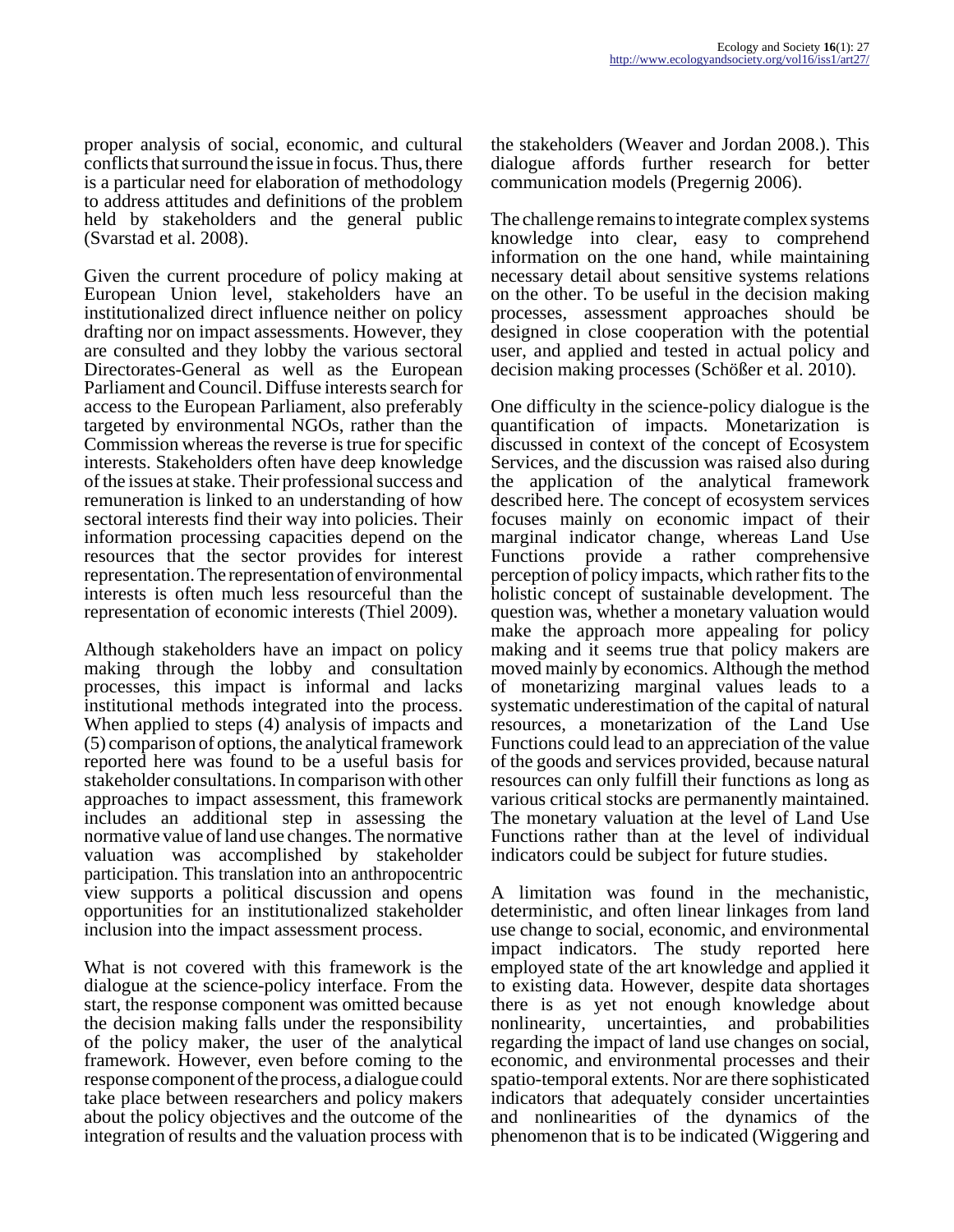Müller 2004). More disciplinary research is warranted here that can advance the knowledge base upon which interdisciplinary studies such as those for impact assessment can build. Also, modeling activities focusing on interdependencies between land use change and landscape processes have to be intensified (Claessens et al. 2009).

# **CONCLUSION**

The analytical framework for impact assessment reported here provides a chain of analysis that departs from a predominantly economic setting, i. e., drivers, which is translated into a geophysical setting, i.e., land use pressures, and further into an integrated system of the social, economic, and environmental settings, i.e., sustainability impacts. The processed information was meant to feed discussions in the frame of impact assessment processes through multiple scenario comparison.

The adaptation of the DPSIR concept is a technocratic approach to impact assessment that was chosen for reasons of clarity, reproducibility, and potential for integrating all three dimensions of sustainability. However, the framework does not cover the dialogue at the science-policy interface sufficiently to be effectual for the political process of impact assessment. Still, we find the analytical framework to be an adequate basis for an integration of data for decision making purposes. Applied together with communication tools, the framework can very well be applied for an improvement of the dialogue at the science-policy interface. The framework was initially developed for the conditions of the European Union member states. Adaptations of the framework or its parts to other regions of the world were performed for China (Zhen et al. 2009) and Indonesia (König et al. 2010).

The method aimed at integrating top-down data and indicator based modeling with bottom-up, value driven participatory approaches. The translation of the analytical architecture for decision support will help policy makers to comprehend the possible impacts of various scenario-based choice options. The major difference to other approaches lies in the handling of modeling and indicator results. In this framework, modeling and indicator results are aggregated to Land Use Functions, which are the quantitative input into the qualitative valuation process that is furthered by a discursive dialogue with stakeholders. The advantage of complementing the model result with a qualitative approach is a full

recognition of the societal aspects of the definition of sustainable development based on values and trade-off considerations.

*Responses to this article can be read online at: [http://www](http://www.ecologyandsociety.org/vol16/iss1/art27/responses/).ecologyandsociety.org/vol16/iss1/art27/ responses/*

# **Acknowledgments:**

*The research for this article was executed as part of the SENSOR integrated project funded under the EU 6th Framework Programme for Research, Technological Development and Demonstration, Priority 1.1.6.3. Global Change and Ecosystems (European Commission, DG Research, contract 003874 (GOCE)). The authors would like to thank the European Commission for the financial support received and the SENSOR consortium members for their kind collaboration and for the many fruitful discussions and debates that helped shape the thinking behind the paper. The authors also thank the two reviewers for their helpful comments to improve earlier versions of the paper.*

# **LITERATURE CITED**

Alkan Olsson, J., C. Bockstaller, L. M. Stapleton, F. Ewert, R. Knapen, O. Therond, G. Geniaux, S. Bellon, T. Pinto Correira, N. Turpin, and I. Bezlepkina. 2009. A goal oriented indicator framework to support impact assessment of new policies for agri-environmental systems. *Environmental Science & Policy* 12(5):562-572.

Bach, H., M. Bakker, J. Farrington, Z. Drillet, B. Duray, P. Frederiksen, K. E. Gyuró, T. Henrichs, K. Jansson, T. S. Jensen, S. Jombach, L. Jones, B. Kaae, M. Lindner, A. Lopatka, N. Kohlheb, T. Kuhlman, S. Petit, M. L. Paracchini, L. K. Petersen, L. Reid, D. Rothman, P. Scholefield, N. Schulp, T. Stuczynski, M. van Eupen, P. Verburg, H. Verkerk, J. Vogt, F. P. Vinther, and C. Wilson. 2008. Indicators – methodology and descriptions. SENSOR Deliverable Report 2.3.2. *In* K. Helming and H. Wiggering, editors. *SENSOR Report Series 2008/7.* ZALF, Müncheberg, Germany. [online] URL: [http://www.zalf.de/home\\_ip-sensor/products/](http://www.zalf.de/home_ip-sensor/products/SENSOR_rep_2008_7_Indicators.pdf) SENSOR rep 2008 7 Indicators.pdf.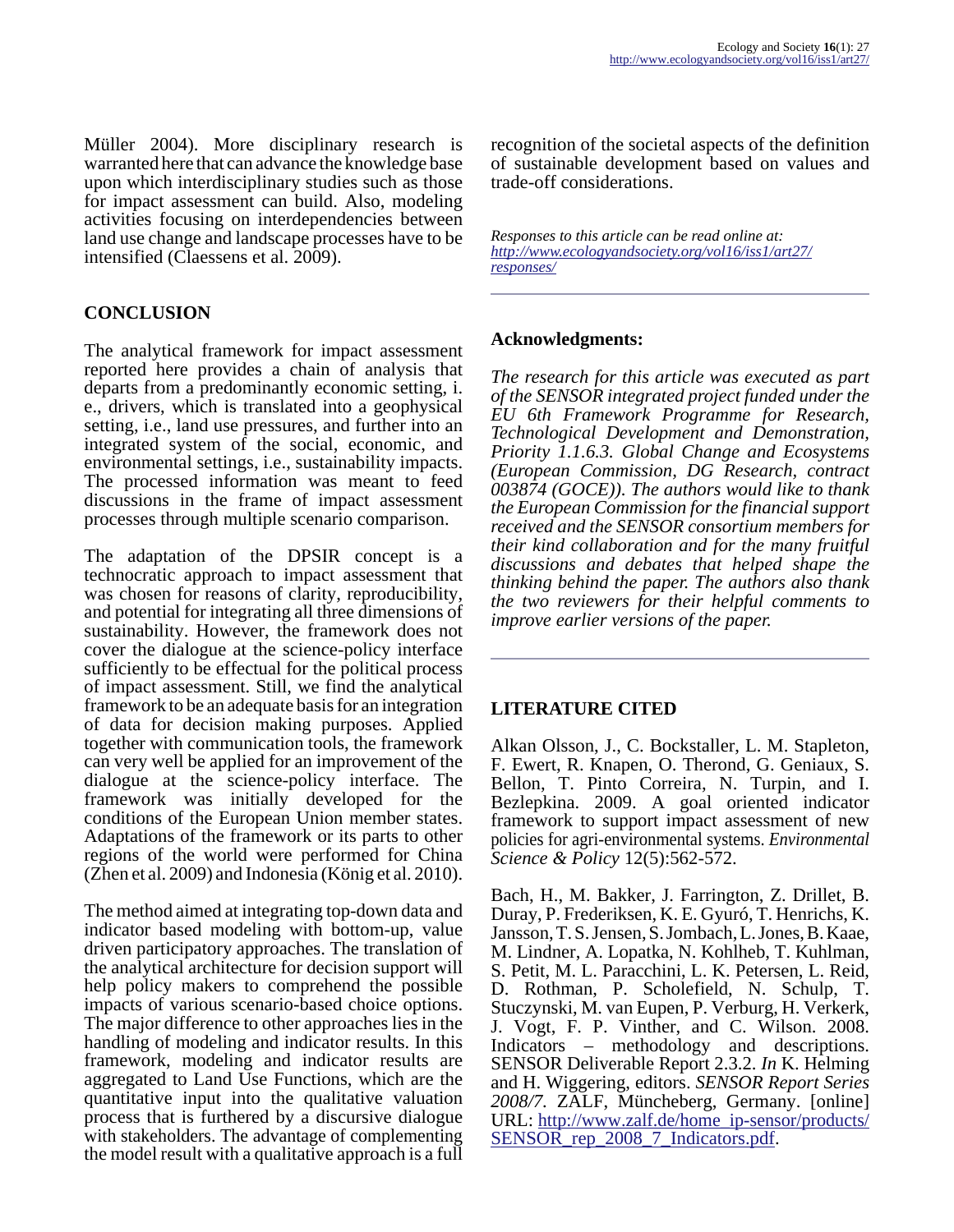Bammer, G. 2005. Integration and implementation sciences: building a new specialization. *Ecology and Society* 10(2): 6. [online] URL: [www.ecologya](http://www.ecologyandsociety.org/vol10/iss2/art6/) [ndsociety.org/vol10/iss2/art6/](http://www.ecologyandsociety.org/vol10/iss2/art6/).

Barkman, J., K. Helming, K. Müller, and H. Wiggering. 2004. *Multifunctional landscapes: towards an analytical framework for sustainability assessment of agriculture and forestry in Europe.* Final Report. ZALF, Müncheberg, Germany.

Beck, S., W. Born, S. Dziock, C. Görg, B. Hansjürgens, K. Henle, K. Jax, W. Köck, C. Neßhöfer, F. Rauschmayer, I. Ring, K. Schmidt-Loske, H. Unnerstall, and H. Wittmer. 2006. *The Millennium Ecosystem Assessment and its relevance for Germany.* UFZ-Report 2/2006. UFZ Centre for Environmental Research, Leipzig, Germany.

Bills, N., and D. Gross. 2005. Sustaining multifunctional agricultural landscapes: comparing stakeholder perspectives in New York (US) and England (UK). *Land Use Policy* 22:313-321.

Boardman, J., and J. Poesen, editors. 2006. *Soil erosion in Europe.* John Wiley & Sons, Chichester, UK.

Böhringer, C., and A. Löschel. 2006. Computable general equilibrium models for sustainability impact assessment. *Ecological Economics* 60  $(1):49-64.$ 

Buanes, A., and S. Jentoft. 2009. Building bridges: institutional perspectives on interdisciplinarity. *Futures* 41:446-454.

Cairol, D., E. Coudel, and R. Laplana. 2008. Special issue: Multifunctionality of agriculture and rural areas: from trade negotiations to contributing to sustainable development - new challenges for research. *International Journal of Agricultural Resources, Governance and Ecology* 7(4/5):297-436.

Commission of the European Communities (CEC). 2009. *Impact assessment guidelines.* European Commission, Brussels, Belgium. [online] URL: [htt](http://ec.europa.eu/governance/impact/commission_guidelines/commission_guidelines_en.htm) p://ec.europa.eu/governance/impact/commission\_g [uidelines/commission\\_guidelines\\_en.htm](http://ec.europa.eu/governance/impact/commission_guidelines/commission_guidelines_en.htm).

Claessens, L., J. M. Schoorl, P. H. Verburg, L. Geraedts, and A. Veldkamp. 2009. Modelling interactions and feedback mechanisms between land use change and landscape processes. *Agriculture, Ecosystems and Environment* 129:157-170.

Costanza, R., R. d'Arge, R. S. de Groot, S. Farber, M. Grasso, B. Hannon, K. Limburg, S. Naeem, R. V. O'Neill, J. Paruelo, R. G. Raskin, P. Sutton, and M. van den Belt. 1997. The value of the world's ecosystem services and natural capital. *Nature* 387:253-260.

Costanza, R., and S. Farber. 2002. Introduction to the special issue on the dynamics and value of ecosystem services: integrating economic and ecological perspectives. *Ecological Economics* 41:367-373.

de Groot, R. S., A. Wilson, and R. M. J. Boumans. 2002. A typology for the classification, description and valuation of ecosystem functions, goods and services. *Ecological Economics* 41:393-408.

Demont, M., M. Cerovska, W. Daems, K. Dillen, J. Fogarasi, E. Mathijs, F. Muška, J. Soukup, and E. Tollens. 2008. Ex ante impact assessment under imperfect information: biotechnology in new member states of the EU. *Journal of Agricultural Economics* 59(3):463-486.

Durand, G., and G. Van Huylenbroeck. 2003. Multifunctionality and rural development: a regional framework. Pages 1-16 *in* G. Van Huylenbroeck and G. Durand, editors. *Multifunctional agriculture - a new paradigm for European agriculture and rural development.* Ashgate, Aldershot, UK.

Farrington, J. H., T. Kuhlman, D. S. Rothman, Z. Imrichova, L. Reid, and E. Konkoly-Gyuro. 2008. Reflections on social and economic indicators for land use changes. Pages 325.348 *in* K. Helming, P. Tabbush, and M. Pérez-Soba, editors. *Sustainability impact assessment of land use changes.* Springer-Verlag, Berlin, Germany.

Forman, R. T. T., and M. Godron. 1986. *Landscape ecology.* John Wiley & Sons, New York, New York, USA.

Fougeyrollas, P., P. Le Mouël, and P. Zagamé. 2001. *NEMESIS – New factors demands system: dynamic duality and pooled panel estimation techniques.* NEMESIS Working Paper No 3.2. Paris, France.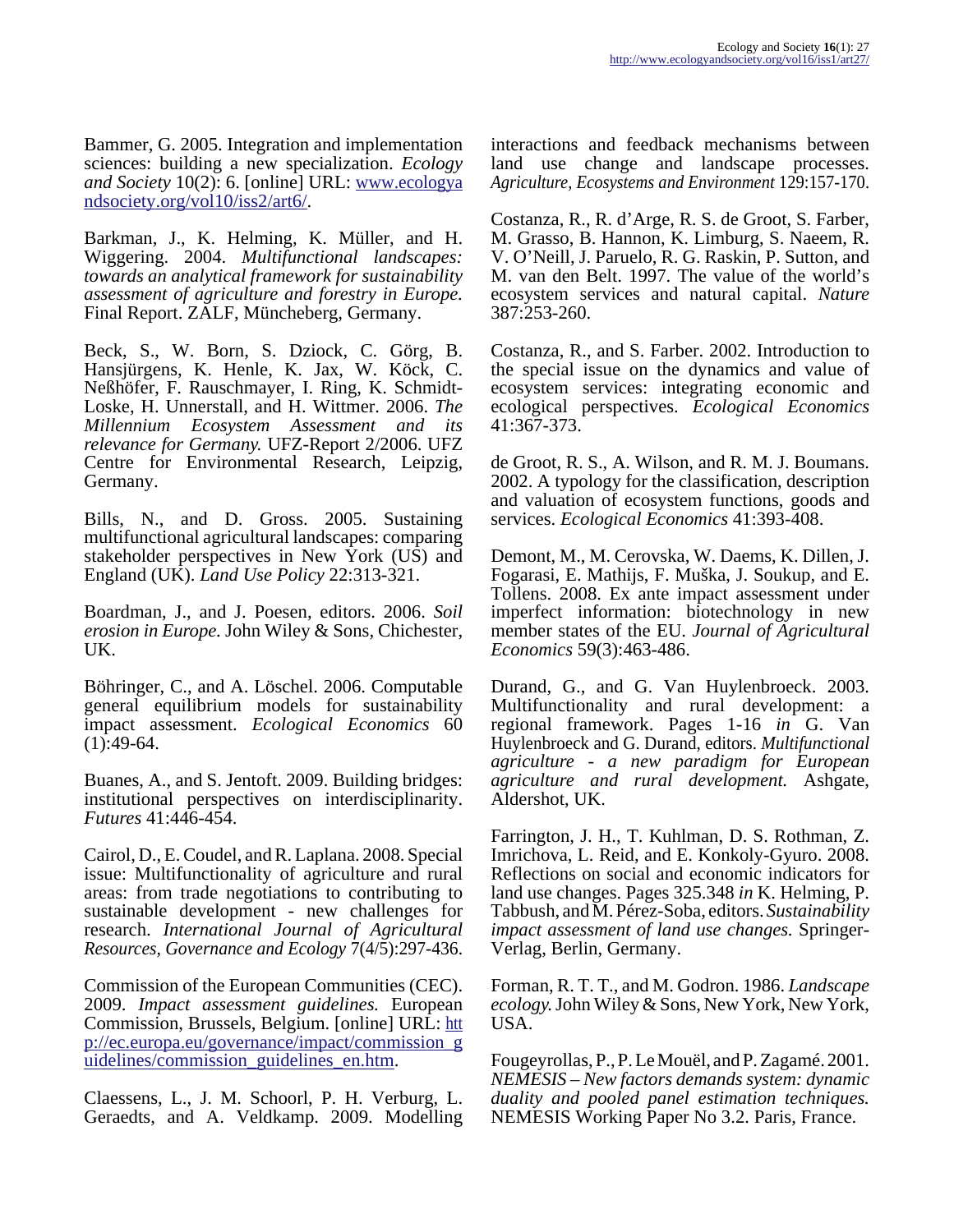Frederiksen, P., and P. Kristensen. 2008. An indicators framework for analysing sustainability impacts of land use change. Pages 293-304 *in* K. Helming, P. Tabbush, and M. Pérez-Soba, editors. *Sustainability impact assessment of land use changes.* Springer-Verlag, Berlin, Germany.

Gabrielson, P., and P. Bosch. 2003. Environmental indicators: typology and use in reporting. Internal working paper. European Environmental Agency, Copenhagen, Denmark. [online] URL: [http://eea.ei](http://eea.eionet.europa.eu/Public/irc/eionet-circle/core_set/library?l=/management_documentation/indicator_typology/_EN_1.0_&a=d) [onet.europa.eu/Public/irc/eionet-circle/core\\_set/library?](http://eea.eionet.europa.eu/Public/irc/eionet-circle/core_set/library?l=/management_documentation/indicator_typology/_EN_1.0_&a=d) l=/management\_documentation/indicator\_typology/ EN  $1.0 \text{ } \&$ a=d.

Gamborg, C., and P. Sandøe. 2006. Controlling biodiversity? Ethical analysis of the case of swine fever and wild boar in Denmark. Pages 119-122 *in* M. Kaiser and M. E. Lien, editors. *Ethics and the politics of food.* Wageningen Academic Publishers, Wageningen, The Netherlands.

Geist, H. J. 2005. *The causes and progression of desertification.* Ashgate, Burlington, Vermont, USA.

Graveland, C., A. F. Bouwman, B. de Vries, V. Eickhout, and B. J. Strengers. 2002. *Projections of mutli-gas emissions and carbon sinks, and marginal abatement cost functions modeling for land use related sources.* RIVM report 461502026. National Institute for Public Health and the Environment (RIVM), Bilthoven, The Netherlands.

Heckelei, T., and W. Britz. 2001. Concept and explorative application of an EU-wide regional agricultural sector model (CAPRI-Projekt). Pages 281-290 *in* T. Heckelei, H. P. Witzke, and W. Henrichsmeyer, editors. *Agricultural sector modelling and policy information systems.* Proceedings of the 65th EAAE Seminar, March 29-31, 2000 at Bonn University, Vauk Verlag Kiel, Germany.

Helming, K., K. Diehl, T. Kuhlmann, T. Jansson, P. H. Verburg, M. Bakker, M. Pérez-Soba, L. Jones, P. J. Verkerk, P. Tabbush, J. Morris, Z. Drillet, J. Farrington, P. Le Mouël, P. Zagame, T. Stuczynski, G. Siebielec, K. Tscherning, and H. Wiggering. 2011. Ex ante impact assessment of policies affecting land use, Part B: application of the analytical framework. [www.ecologyandsociety.org/](http://www.ecologyandsociety.org/vol16/iss1/art29/) [vol16/iss1/art29/.](http://www.ecologyandsociety.org/vol16/iss1/art29/)

Helming, K., P. Tabbush, and M. Pérez-Soba, editors. 2008. *Sustainability impact assessment of land use changes.* Springer-Verlag, Berlin, Germany.

Hertin, J., A. Jordan, M. Nilsson, B. Nykvist, D. Russel, and J. Turnpenny. 2007. *The practice of policy assessment in Europe: an institutional and political analysis.* Working Paper 6. Methods and Tools for Integrated Sustainability Assessment (MATISSE), European Commission, Brussels, Belgium. [online] URL: [http://www.matisse-project.](http://www.matisse-project.net/projectcomm/uploads/tx_article/Working_Paper_6.pdf) net/projectcomm/uploads/tx\_article/Working\_Paper\_6. [pdf.](http://www.matisse-project.net/projectcomm/uploads/tx_article/Working_Paper_6.pdf)

Hoogeven, Y., and T. Ribeiro. 2007. *Land use scenarios for Europe.* Background Report. European Environmental Agency. Copenhagen, Denmark.

International Panel on Climate Change (IPCC). 2001. *Climate change 2001: the scientific basis.* J. T. Houghton, Y. Ding, D. J. Griggs, M. Noguer, P. J. van der Linden, X. Dai, K. Maskell, and C. A. Johnson, editors. Contributions of Working Group 1 to the third assessment report of the Intergovernmental Panel on Climate Change (IPCC). Cambridge University Press, Cambridge, UK.

International Panel on Climate Change (IPCC). 2007. *Climate change 2007: impacts, adaptation and vulnerability.* M. L. Parry, O. F. Canziani, J. P. Palutikof, P. J. van der Linden, and C. E. Hanson, editors. Contributions of Working Group II to the fourth assessment report of the Intergovernmental Panel on Climate Change (IPCC). Cambridge University Press, Cambridge, UK.

Jacob, K., A. Volkery, A. Lenschow. 2008. Instruments for environmental policy integration in 30 OECD countries. *In* A. J. Jordan and A. Lenschow, editors. *Innovation in environmental policy? Integrating the environment for sustainability.* Edward Elgar, Cheltenham, UK.

Jansson, T., M. Bakker, B. Boitier, A. Fougeyrollas, J. Helming, H. van Meijl, and P. J. Verkerk. 2008. Cross sector land use modelling framework. Pages 159-180 *in* K. Helming, P. Tabbush, and M. Pérez-Soba, editors. *Sustainability impact assessment of land use changes.* Springer-Verlag, Berlin, Germany.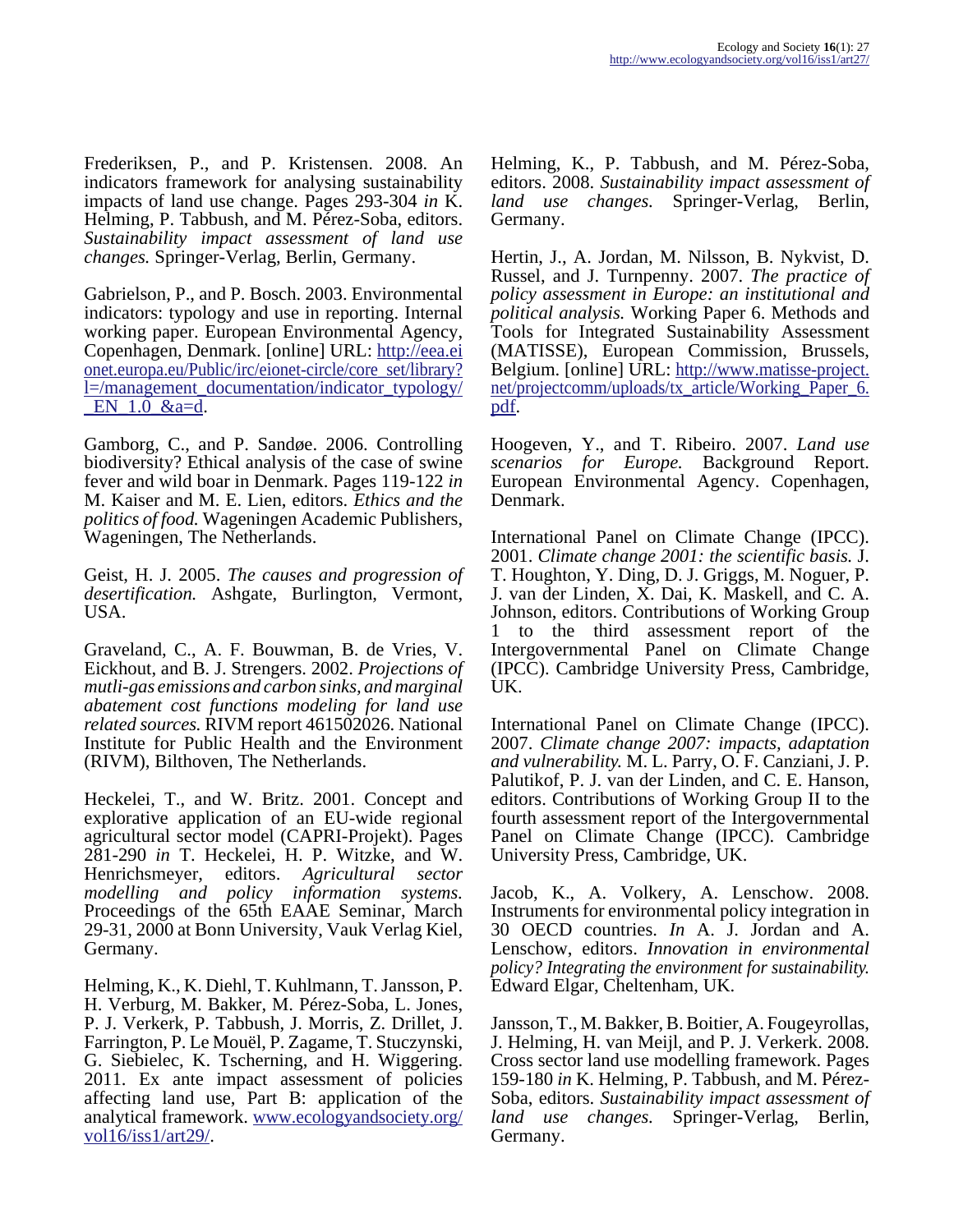Jones, M. L. M., S. Petit, L. Firbank, N. Bertrand, G. Geffard, M. Rambolinaza, C. Granjou, V. Boudières, L. Omodei-Zorini, C. Contini, B. Hasler, D. de Groot, L. Hein, and J. Luttik. 2006. Risk assessment concepts and regional indicator thresholds. SENSOR Project Deliverable Report 3.2.1. *In* K. Helming and H. Wiggering, editors. *SENSOR Report Series 2006/05.* ZALF, Müncheberg, Germany. [online] URL: [http://www.zalf.de/home\\_ip](http://www.zalf.de/home_ip-sensor/products/Reporting%20Series/SENSOR_rep_2006_5_RiskAssessment.pdf)[sensor/products/Reporting%20Series/SENSOR\\_rep](http://www.zalf.de/home_ip-sensor/products/Reporting%20Series/SENSOR_rep_2006_5_RiskAssessment.pdf) [\\_2006\\_5\\_RiskAssessment.pdf.](http://www.zalf.de/home_ip-sensor/products/Reporting%20Series/SENSOR_rep_2006_5_RiskAssessment.pdf)

Kallas, Z., J. A. Gomez-Limon, and M. Arriaza. 2007. Are citizens willing to pay for agricultural multifunctionality? *Agricultural Economics* 26:405-419.

Karjalainen, T., A. Pussinen, J. Liski, G. J. Nabuurs, T. Eggers, T. Lapveteläinen, and T. Kaipainen. 2003. Scenario analysis of the impacts of forest management and climate change on the European forest sector carbon budget. *Forest Policy and Economics* 5(2):141-155.

Klijn, J. A., L. A. E. Vullings, R. J. A. Lammeren, J. C. M. van Meijl, T. van Rheenen, A. Veldkamp, P. H. Verburg, H. Westhoek, B. Eickhout, and A. A. Tabeau. 2005. *The EURURALIS study: technical document.* Alterra Report 1196. Alterra, Wageningen, The Netherlands.

König, H., J. Schuler, U. Suarma, D. McNeill, J. Imbernon, F. Damayanti, S. A. Dalimunthe, S. Uthes, J. Sartohadi, K. Helming, and J. Morris. 2010. Assessing the impact of land use policy on urban-rural sustainability using the FoPIA approach in Yogyakarta, Indonesia. *Sustainability* 2 (7):1991-2009.

Lotze-Campen, H. 2008. The role of modelling tools in Integrated Sustainability Assessment (ISA). *Innovation and Sustainable Development* 3:70-92.

Maier, L., and M. Shobayashi. 2001. *Multifunctionality: towards an analytical framework.* Agriculture and Food. Organisation for Economic Co-operation and Development (OECD), Paris, France.

Metzger, M. J., M. D. A. Rounsevell, L. Acosta-Michlik, R. Leemans, and D. Schröter. 2006. The vulnerability of ecosystem services to land use change. *Agriculture, Ecosystems and Environment* 114:69-85.

Millennium Ecosystem Assessment (MA). 2003. *Ecosystems and human well-being: a framework for assessment.* Island Press, Washington, D.C., USA.

Morris, J., M. Camilleri, and S. Moncada. 2008. Key sustainability issues in European sensitive areas – a participatory approach. Pages 451-470 *in* K. Helming, P. Tabbush, and M. Pérez-Soba, editors. *Sustainability impact assessment of land use changes.* Springer-Verlag, Berlin, Germany.

Naveh, Z., and A. S. Lieberman. 1994. *Landscape ecology: theory and application*. Second edition. Springer-Verlag, New York, New York, USA.

Nelson, E., G. Mendoza, J. Regetz, S. Polasky, H. Tallis, D. R. Cameron, K. M. A. Chan, G. C. Daily, J. Goldstein, P. M. Kareiva, E. Lonsdorf, R. Naidoo, T. H. Rickets, and M. R. Shaw. 2009. Modeling multiple ecosystem services, biodiversity conservation, commodity production, and tradeoffs at landscape scales. *Frontiers in Ecology and the Environment* 7  $(1):4-11.$ 

Niemeijer, D., and R. de Groot. 2006. Framing environmental indicators: moving from causal chains to causal networks. *Environment, Development and Sustainability* 10:89-106.

Ojima, D. S., K. A. Galvin, B. L. Turner. 1994. The global impact of land use change. *BioScience* 44 (5):300-304.

Ortiz, R., H. Walton, T. Taylor, S. Arnold, and A. Markandya. 2009. Accounting framework for the assessment of externalities. SENSOR Project Deliverable Report 2.3.4. *In* Helming, K., H. Wiggering, editors. *SENSOR Report Series 2009/4.* [online] URL: [http://www.zalf.de/home\\_ip-sensor/](http://www.zalf.de/home_ip-sensor/products/SENSOR_rep_2009_4_Externalities.pdf) [products/SENSOR\\_rep\\_2009\\_4\\_Externalities.pdf](http://www.zalf.de/home_ip-sensor/products/SENSOR_rep_2009_4_Externalities.pdf) .

Paracchini, M. L., C. Pacini, M. L. M. Jones, and M. Pérez-Soba. 2011. An aggregation framework to link indicators associated with multifunctional land use to the stakeholder evaluation of policy options. *Ecological Indicators* 11(1):71-80.

Pérez-Soba, M., S. Petit, L. Jones, N. Bertrand, V. Briquel, L. Omodei-Zorini, C. Contini, K. Helming, J. Farrington, M. Tinacci Mossello, D. Wascher, F. Kienast, and R. de Groot. 2008. Land use functions –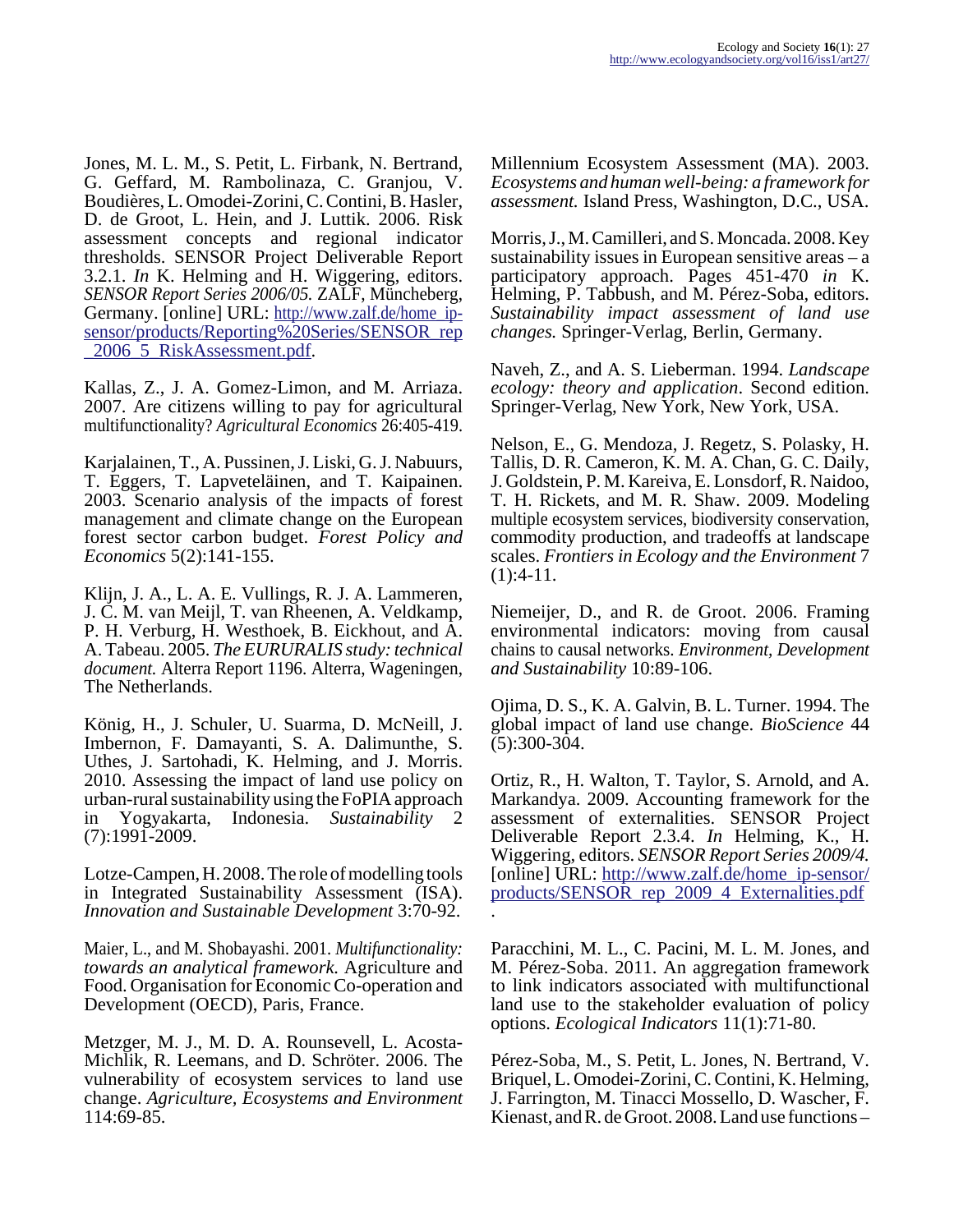a multifunctionality approach to assess the impact of land use change on land use sustainability. Pages 375-404 *in* K. Helming, P. Tabbush, and M. Pérez-Soba, editors. *Sustainability impact assessment of land use changes.* Springer-Verlag, Berlin, Germany.

Pimentel, D. 1993. *World soil erosion and conservation.* Cambridge University Press, Cambridge, UK.

Piorr, A., S. Uthes, Y. Waarts, C. Sattler, K. Happe, and K. Mueller. 2006. Making the multifunctionality concepts operational for impact assessment. Pages 47-54 *in* B. C. Meyer, editor. *Sustainable land use in intensively used agricultural regions.* Landscape Europe. Alterra Report No. 1338, Wageningen, The Netherlands.

Plummer, M. L. 2009. Assessing benefit transfer for the valuation of ecosystem services. *Frontiers in Ecology and Environment* 7(1):38-45.

Poschlod, P., J. P. Bakker, and S. Kahmen. 2005. Changing land use and its impact on biodiversity. *Basic and Applied Ecology* 6(2):93-98.

Pregernig, M. 2006. Transdisciplinarity viewed from afar: science–policy assessments as forums for the creation of transdisciplinary knowledge. *Science and Public Policy* 33(6):445-455.

Rametsteiner, E. H. Pulzl, J. Alkan-Olsson, and P. Frederiksen. 2011. Sustainability indicator development —science or political negotiation? *Ecological Indicators* 11(1):61-70.

Renetzeder, C., M. van Eupen, C. A. Mücher, T. Wrbka. 2008. Clustering Europe: a spatial regional reference framework for sustainability assessment. Pages 249-268 *in* K. Helming, P. Tabbush, and M. Pérez-Soba, editors. *Sustainability impact assessment of land use changes.* Springer-Verlag, Berlin, Germany.

Reynolds, J. F., and D. M. Staffort Smith, editors. 2002. *Global desertification: do humans cause deserts?* Dahlem Report 88. Dahlem University Press, Berlin, Germany.

Rounsevell, M. D. A., I. Reginster, M. B. Araujo, T. R. Carter, N. Dendoncker, F. Ewert, J. I. House, S. Kankaanpää, R. Leemans, M. J. M. Metzger, C. Schmit, P. Smith, and G. Tuck. 2006. A coherent set of future land use change scenarios for Europe. *Agriculture, Ecosystems and Environment* 114:57-68.

Schößer, B., K. Helming, and H. Wiggering. 2010. Assessing land use change impacts – a comparison of the SENSOR Land Use Function approach with other frameworks. *Journal of Land Use Science* 5 (2):159-178.

Slee, B. 2007. Social indicators for multifunctional rural land use: the case of forestry in the UK. *Agriculture, Ecosystems and Environment* 120  $(1):31-40.$ 

Svarstad, H., L. K. Petersen, D. Rothman, H. Siepel, and F. Wätzold. 2008. Discursive biases of the environmental research framework DPSIR. *Land Use Policy* 25:116-125.

Tabbush, P., and P. Frederiksen. 2008. Sustainability impact assessment: need and operation. Pages 35-55 *in* K. Helming, P. Tabbush, and M. Pérez-Soba, editors. *Sustainability impact assessment of land use changes.* Springer-Verlag, Berlin, Germany.

The Economics of Ecosystems and Biodiversity (TEEB). 2009. *The Economics of Ecosystems and Biodiversity for national and international policy makers – summary: responding to the value of nature.* The Economics of Ecosystems and Biodiversity (TEEB), Bonn, Germany.

Thiel, A. 2009. The use of ex-ante modelling tools in European impact assessment: What role does land use play? *Journal of Land Use Policy* 26 (4):1138-1148.

Thiel, A., and B. König. 2008. An institutional analysis of the use of land use modelling tools for impact assessment in the European Commission. Pages 56-75 *in* K. Helming, P. Tabbush, and M. Pérez-Soba, editors. *Sustainability impact assessment of land use changes.* Springer-Verlag, Berlin, Germany.

Troy, A., and M. A. Wilson. 2007. Mapping ecosystem services: practical challenges and opportunities in linking GIS and value transfer. *Ecological Economics* 60(4):852-853.

Tscherning, K., H. König, B. Schösser, K. Helming, and S. Sieber. 2008. Evolution of ex-ante Impact Assessments (IA) in an international context - a review. Pages 17-34 *in* K. Helming, P. Tabbush, and M. Pérez-Soba, editors. *Sustainability impact assessment of land use changes.* Springer-Verlag, Berlin, Germany.